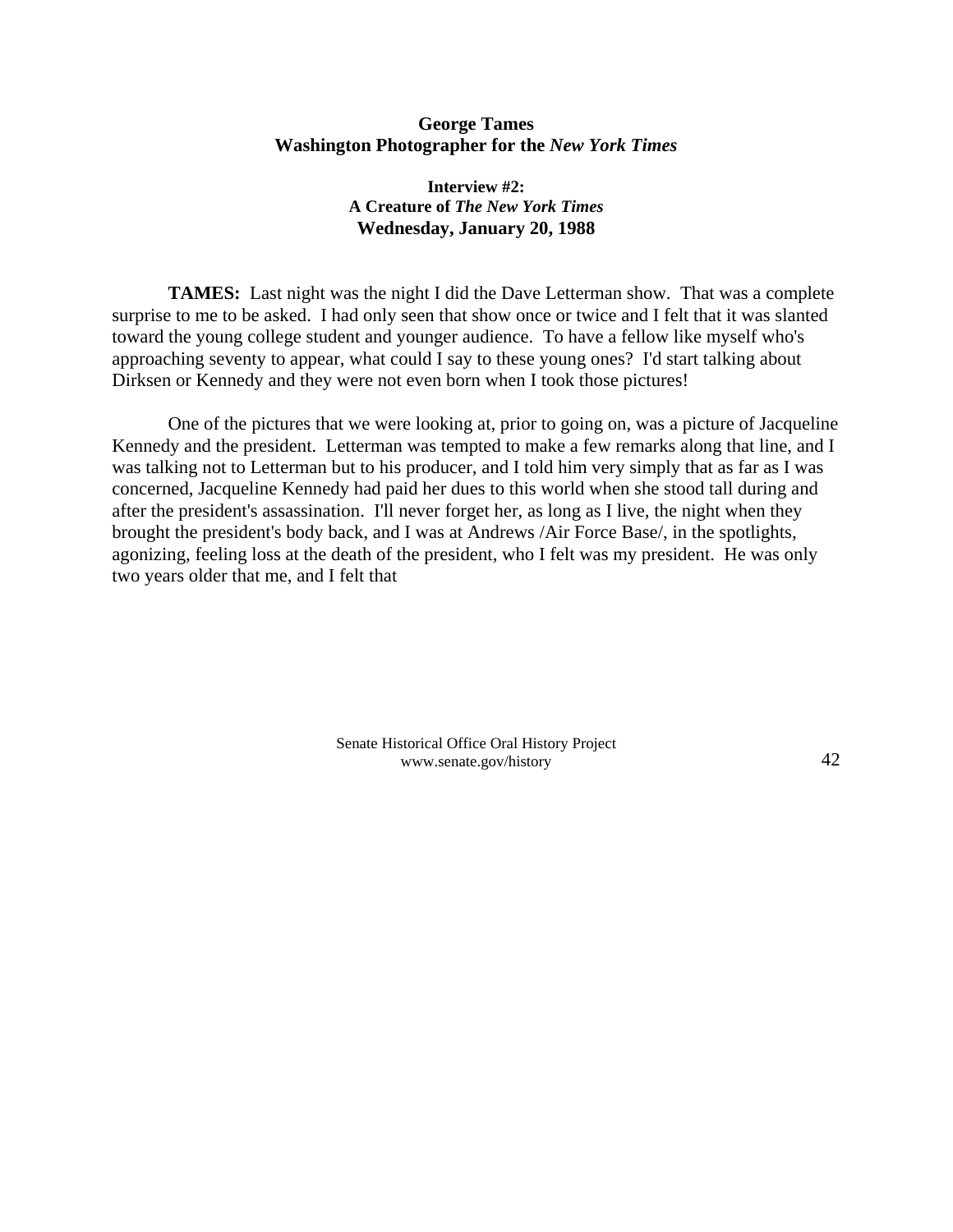for the first time we were going to take over, we young people were going to take over the world from the old ones. And here my president was dead, and who was going to succeed him but another old bugger, Lyndon Johnson. Here I was feeling sorry for myself and for the world, and the doors opened on the airplane's cargo side, and this forklift goes up to get the president's body, and there stood Mrs. Kennedy in the doorway, her husband's brains still spattered on her dress. I thought right away: there she is, the perfect symbol of all the women of the world from the dawn of history who have watched their husbands and sons go off to war, and have seen them brought home on their shields, and have lamented, and washed them, and buried them, and then carried on.

She was a symbol when we needed her. Occasionally she was theatrical, sure. The gesture of John-John saluting was Mrs. Kennedy's doing. Caroline kissing her father's casket in the Rotunda of the Capitol, that was her prompting. But those were gestures that we needed, and it really helped us in our grief. So as far as I'm concerned, I don't care what happened to Jacqueline after, or Onassis, or whatever she's gotten into. As far as I'm concerned, she was there when we needed. So I'll say, "Here's to you, Jackie. Grab life's brass ring and go ahead." That's the way I feel.

**RITCHIE:** Didn't she start out as an inquiring photographer?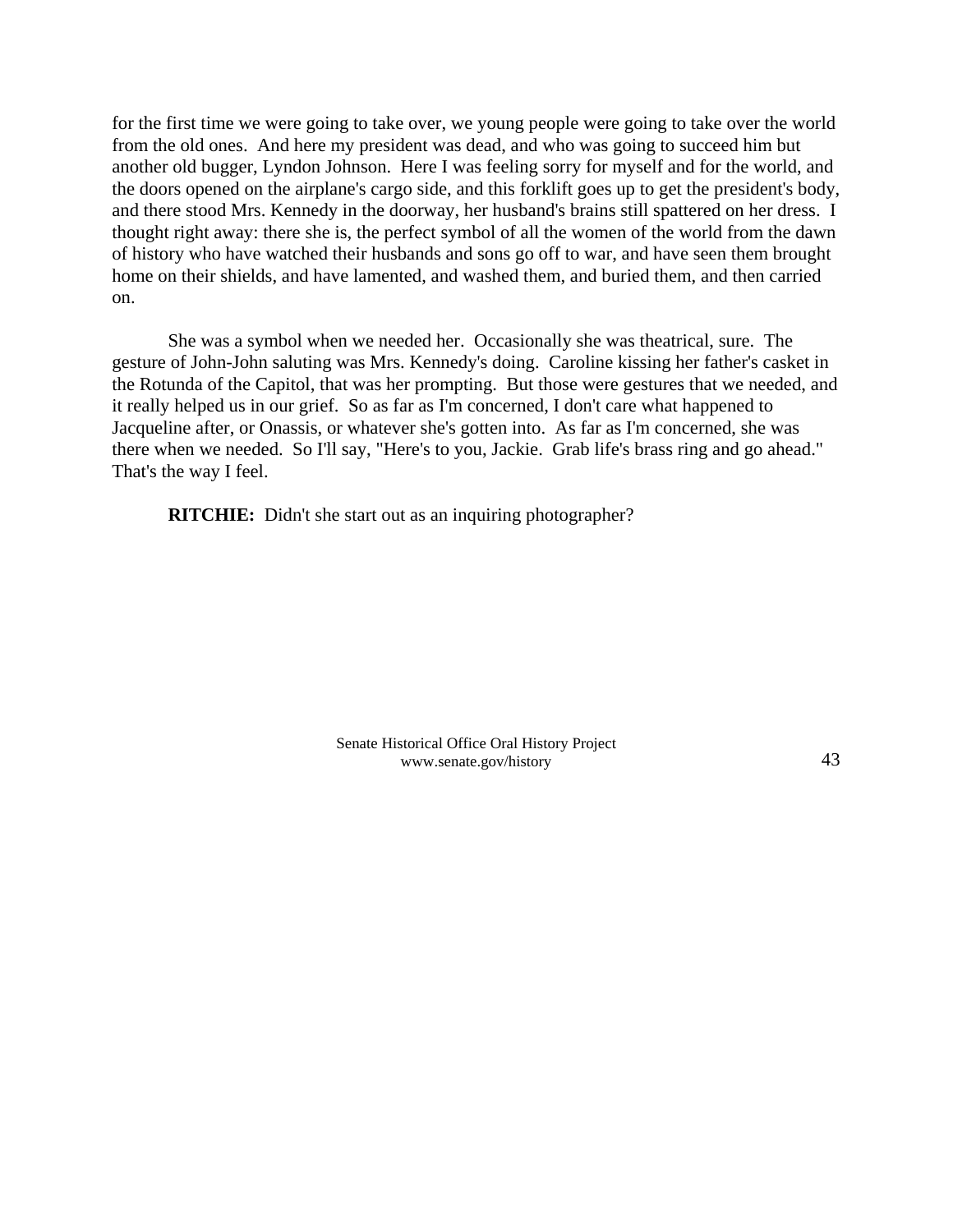**TAMES:** Oh, she started out as an inquiring photographer at the Washington *Times*, the Hearst Paper. Because Mrs. /Eleanor/ Patterson was an old family friend of the Bouviers', they gave her a job, just to have her do something. They made an inquiring photographer out of her. She was never one to mix with the other staffers. There was no question that she was on her own. There are very many amusing stories involving her. The first time that one of her pictures appeared in her column, the other photographers said: you should buy us a drink. From what I understand, she went out and bought a quart of milk, to tease these fellows.

I always had a lot of fun with her. She had her own favorite photographers and she had her own ideas about what made the best picture of herself. She followed pretty well in that line, and we just had to go along with her. She played the role of First Lady to the hilt, and used the children as part of the family image of the president. I'll never forget the pictures of her on the south lawn on the first snow, the first year they were in the White House, when she took the children out on a sled. She had pony and sled take them around the White House. That was a nice little gesture. Only Jacqueline could have thought of something like that. And the president indulged her. He was very proud of what she was doing. He looked at her and smiled, knowing that she was doing this to further his image also.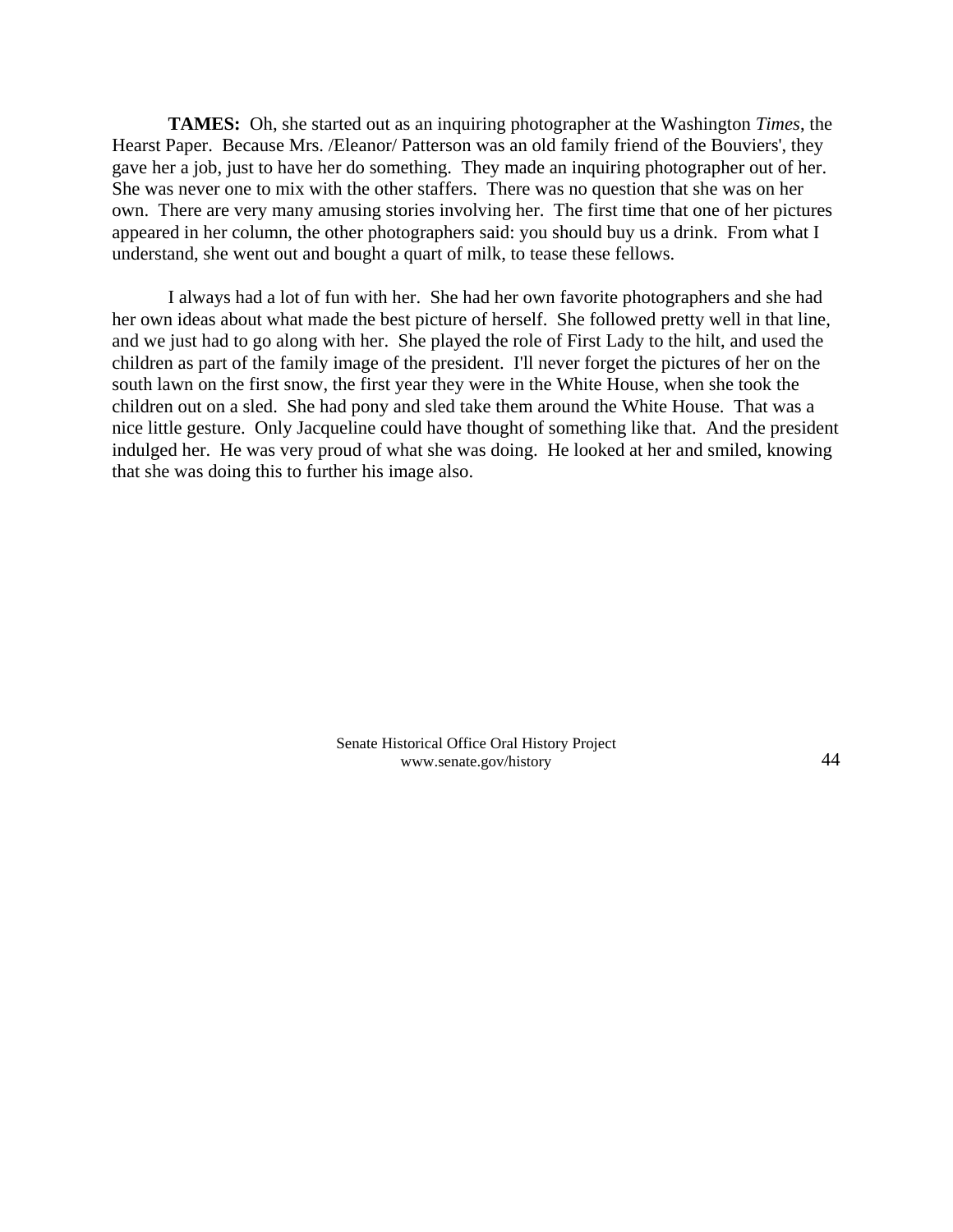**RITCHIE:** Had you know them during their Senate years?

**TAMES:** Yes I had. I had known Jack Kennedy since he was a member of the House, and as a senator. I campaigned with him and knew him all the way to the presidency. I felt at ease around him. I used to save up all my raunchiest jokes so that I could tell him. He'd love to hear them, and laugh. I'd even try to top Dave Powers sometimes, and he had quite a few. But it was a way of breaking the tension, and also being able to make some pictures at the same time.

I never tried to contact Jacqueline Kennedy after the president was assassinated and she moved to New York, because she seemed to be involved with Onassis, and involved with fights with press photographers, and I figured she had enough problems without me showing up and breaking down and crying when we started reminiscing about the president.

But I did see her in New York--I guess it's been eight or ten years now--at a ceremony. I shook hands and we sort of brushed cheeks, and I told her what I had been doing, not ignoring her but that I just didn't want to add to her problems. She said, "You should have called me and come up. We could reminisce." She said, "Jack loved you so. He would come up to my room and say that you'd been telling him jokes, and that you were incorrigible, and he would just laugh." I said, "I hope he never told you any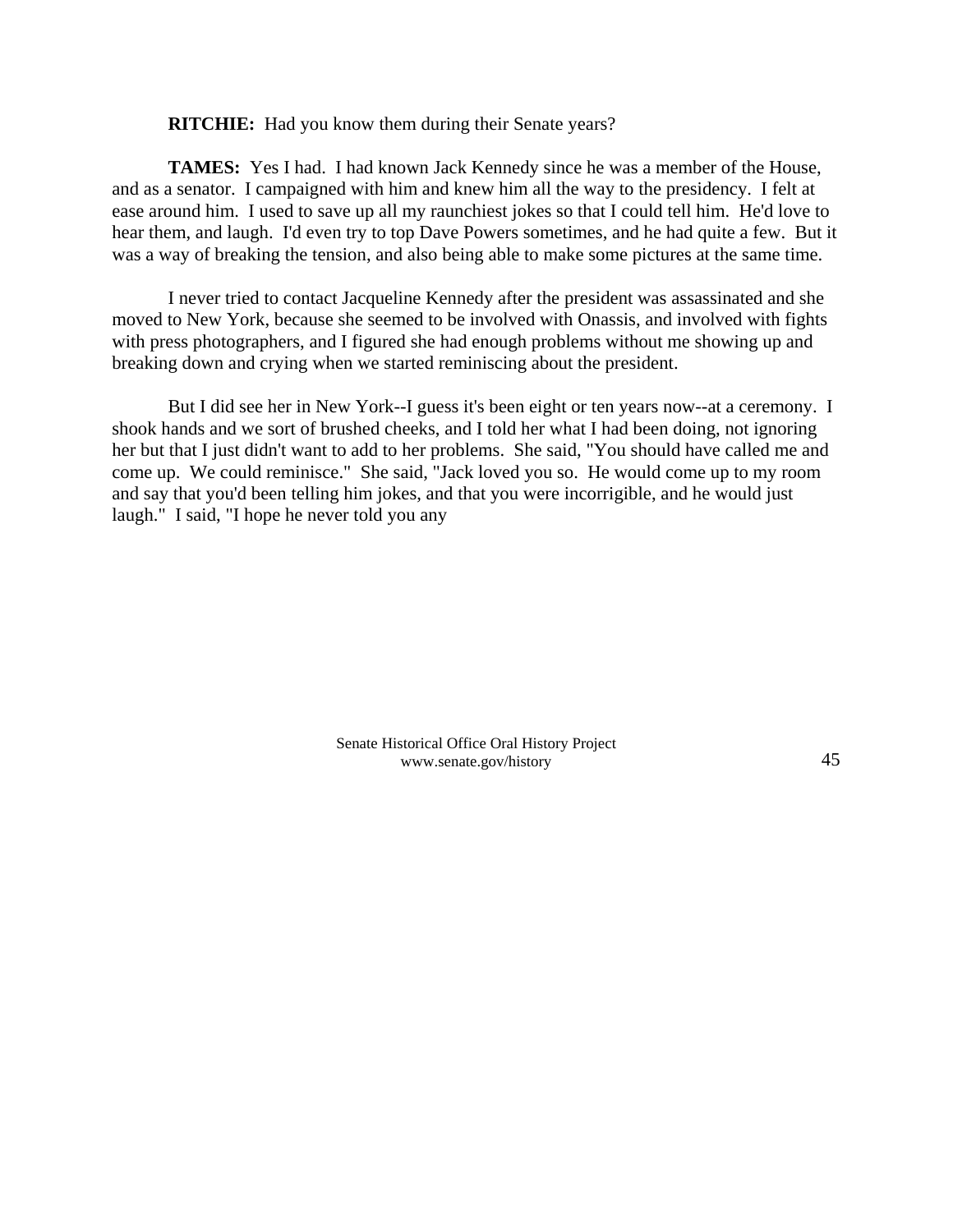of them!" She said, "No, he never told me those jokes." I said, "Well, thank God for little things." They weren't worth repeating, some of them.

**RITCHIE:** Was joking with someone like Kennedy a way of making him more at ease when you were photographing him?

**TAMES:** Oh, yes. Sure. With Senator [Howard] Baker, who's at the White House now, I used the same thing. I wouldn't call it a technique, because I loved to tell jokes, and I love to hear jokes, and I love to see people react to them. And I'm always telling them. They do break the tension, there's no question about that. It's something that I've always done. I like it. It's just my way of life. I think that's one of the reasons I've kept my sanity. Two things have kept my sanity: one has been fishing, and the ability to get out and fight the elements by wading in the ocean waist deep and walking for miles pushing against the water, all your frustrations and tensions leave you. The other has been my sense of humor. I can retreat into my sense of humor and how tragically funny some of the events are that are shaping our lives. Thus I'm able to get over it.

Sometimes I wonder if I'm oversensitive. I look at my colleagues and I don't detect externally the same sensitivity. I don't hide my emotions. I like somebody, I like them, and I guess I can count on one hand the people that I disliked. And even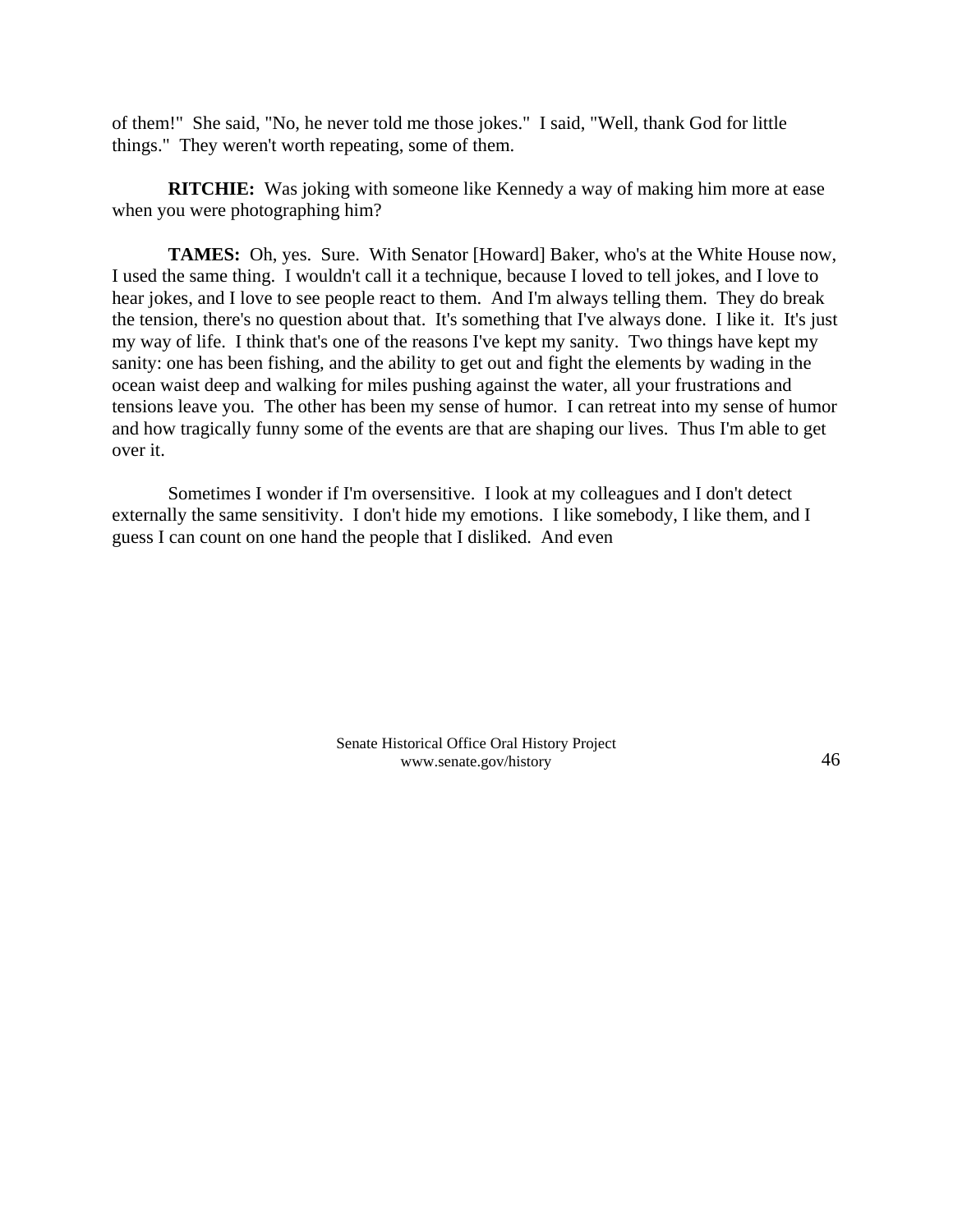those people that I've disliked I've found fine qualities even in them. Maybe that's one of my faults, that I see so much good in everyone. I'm willing to trust. I've been done in by it, and some people have fallen from my expectations. Maybe I've done the same thing, maybe I've fallen from others' expectations. But, by in large, it's been a good life. It's been rich, rewarding, stimulating. To be able to call the high and the mighty friends, that's pretty heady wine.

**RITCHIE:** I'd like to go back to when you were just getting started in the business. From talking to other people I've gotten the sense that for a lot of journalists, World War II opened a lot of doors. There was tremendous turnover and opportunities. You were just getting started at that stage.

**TAMES:** Yes, it was a great opportunity, there's no question about it. We were stagnant, the economy was stagnant, and there was just nothing, and then all of sudden: whamo it just opened up. There was demand for journalists like the demand for welders and every imaginable type of job. A lot of guys became writers who never thought about the business. A lot of photographers came out of the military. They were drafted and all of a sudden they said, "You're going to be a photographer." They handed him a camera and sent them to school for six weeks,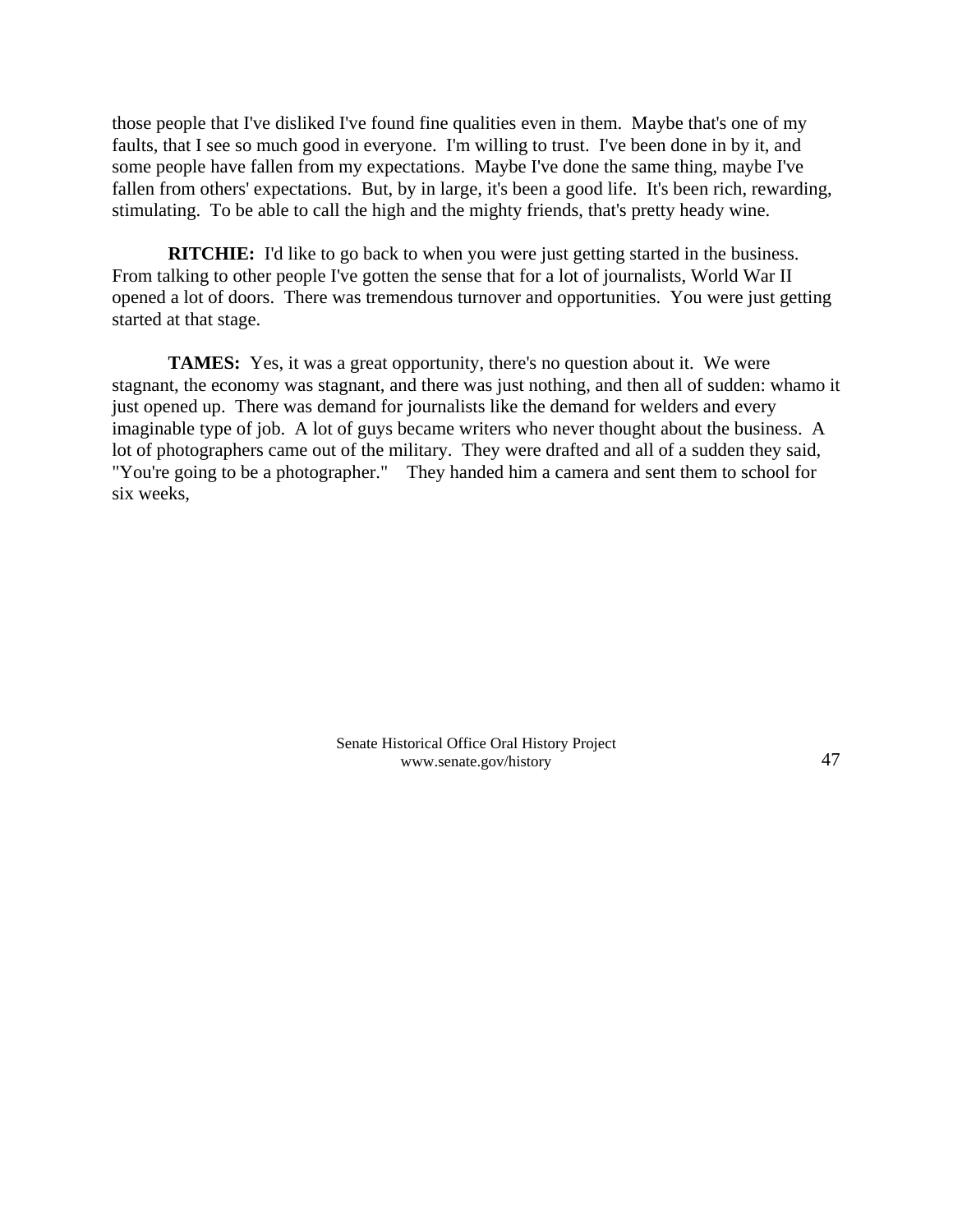and he came out supposedly taking pictures. A lot of those fellows followed through. I knew a lot of them during World War II and afterwards. A lot of them fell by the wayside in the photographic business, and a lot were killed.

**RITCHIE:** And a lot of the regular photographers went off to become war correspondents.

**TAMES:** Oh, yes. The ones who were a few years older than I was at the time. When the war broke out, I was twenty-one. Although that's fairly old, at least I thought it was fairly old, but if you've never had the educational background, it was still as if I was a high school student, when you consider the formal education. There was never any question of sending me as a writer. And by the time I started making some small reputation as a photographer, the only thing I could garner was a few trips up and down the East Coast classified as a war correspondent on some of the ships that were bringing oil up from Venezuela and Aruba.

So, yes, the war opened up great opportunities, particularly at the *New York Times*. *The New York Times* had sold its news photo service to A.P. in 1941, in the spring of '41, because the photo end was losing money at that point, and they had been carrying it for many, many years back to before World War I, and they sold it just at a time when the need for pictures was great. If they had kept their service, the *Times* photo service would be rival right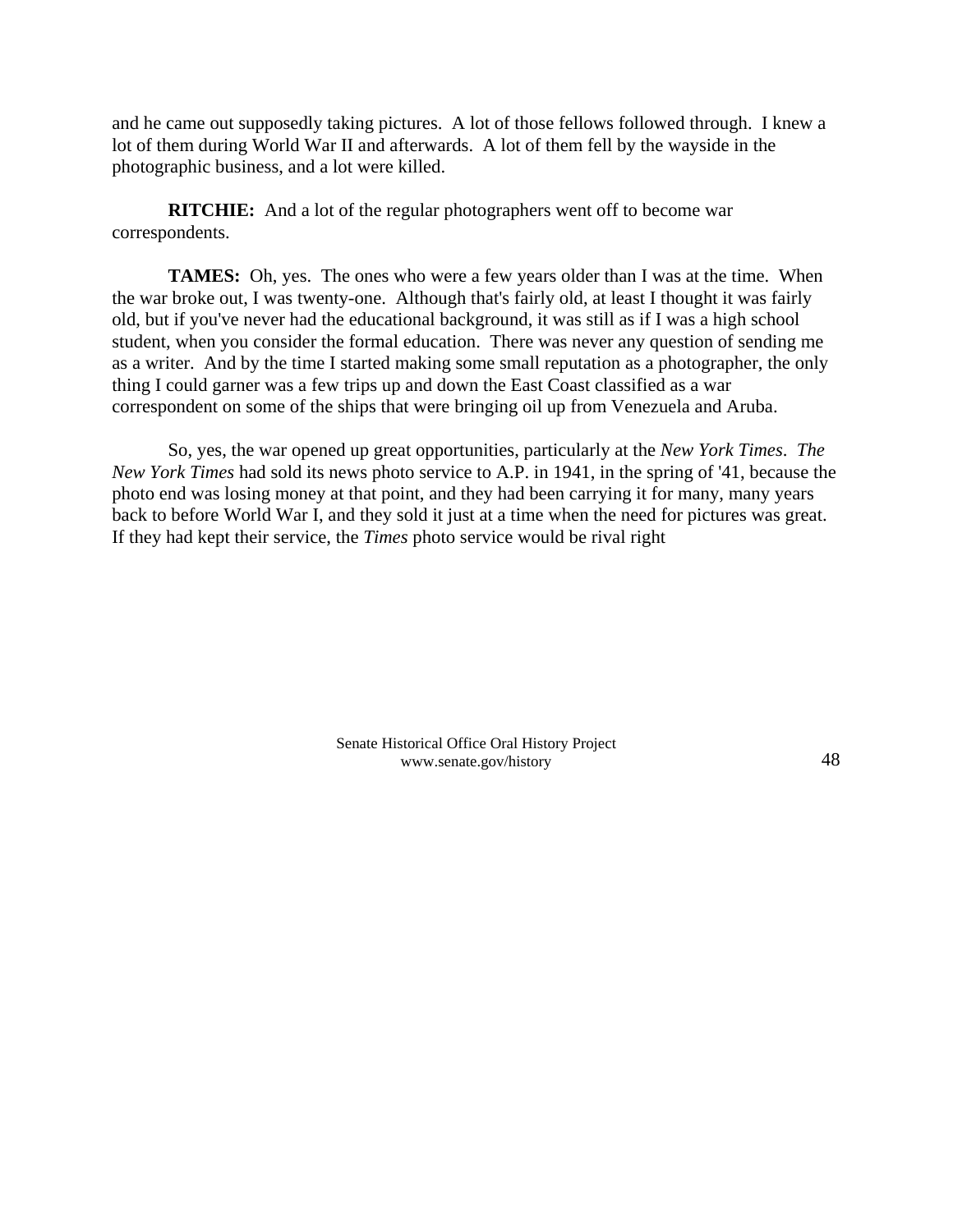now to A.P. and U.P., and I.N.P., which later folded and became U.P.I. When I came along, they asked me to open up a photo bureau in Washington, because they thought about the possibility of going national now that the war was over. They had seen the need for photos, and they thought this was going to continue. They tried it for five years, but the world economy was in such a state that there was just no way for us, *New York Times*, which was maintaining photo bureaus in Germany and in various countries of the world, to make any money. Not only were they not making any money, but they were losing money.

I'll never forget when one of our correspondents went overseas and went into Germany. He went into the *New York Times* bureau there, they just opened up a closet just full of German marks, because they couldn't take the money out. At least they could spend it; they could give it to the correspondents who wouldn't be spending U.S. currency. And there was no exchange really worth much.

So they decided to give it up. Plus the fact that the technical know-how was not there. The *New York Times* was trying to go national by using the wire photo machine, which is a technique that the *Times* helped develop. They totally owned a subsidiary which made the wire photo machines. The A.P. was using our machines. But the biggest piece of film that they could take was eleven by fourteen inches. The *Times* was thinking of printing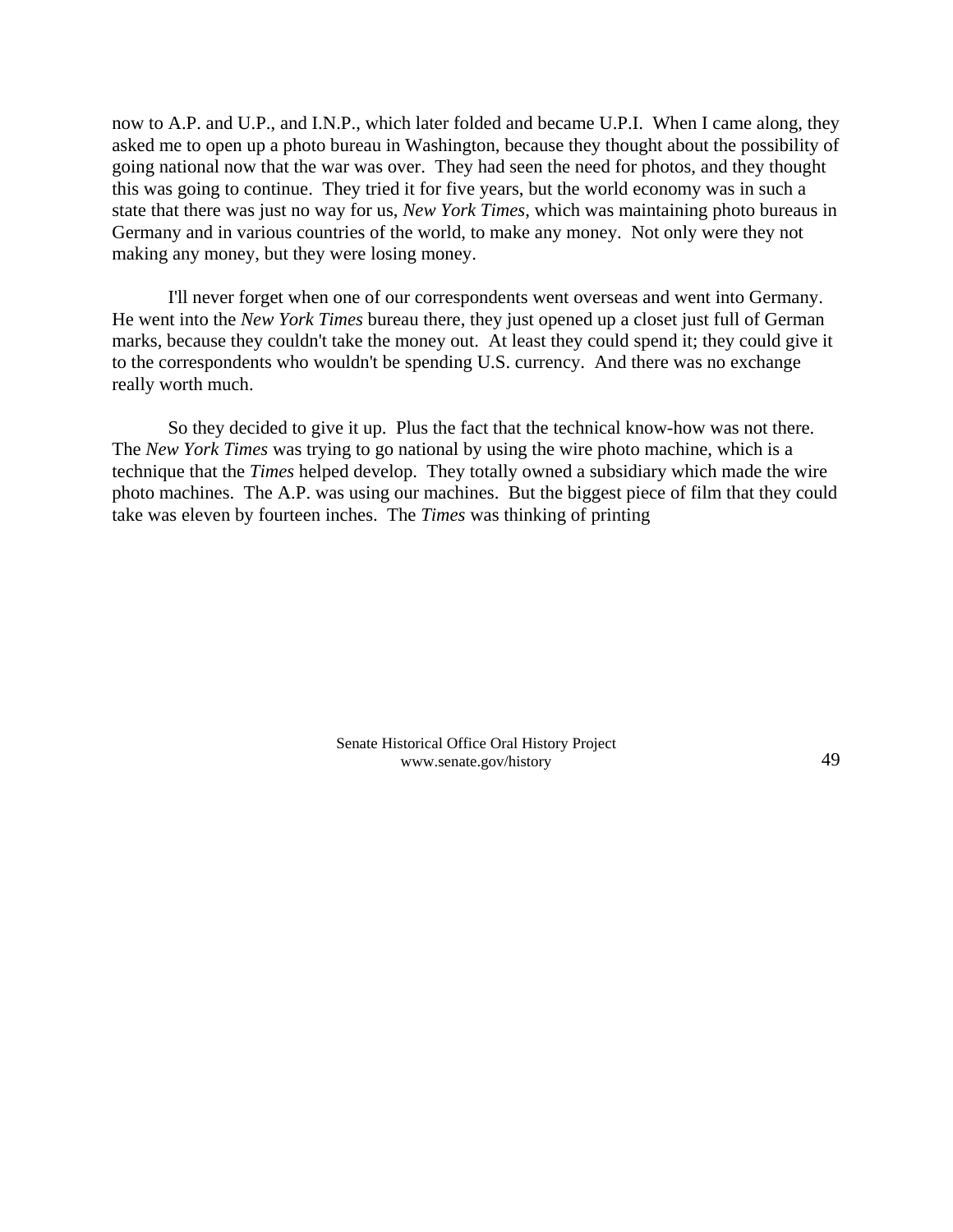that way, but they wanted to print it full size. They didn't want to go with a miniature. Unlike today, they push a button in New York and our satellite printer plants in Chicago, or L.A. or San Francisco, wherever they are, will immediately start rolling the same time the presses in New York are rolling, with the same copy, because it's all been sent by satellite. If we had had this technique available in '46 and '47, I think the *New York Times* would have gone national. We would have been the first truly national paper, way ahead of the *U.S.A. Today*, and a helluva lot different, I can assure you.

**RITCHIE:** But during the war you stayed with *Time-Life*?

**TAMES:** Yes, I stayed with the *Time-Life* bureau during the war, and developed the job of *Time* photographer. I was just hustling as much as I could, going out with the other photographers, George Scatti, Tom McEvoy, and all of the others who had come down on various trips from New York. I'd help them by carrying their gear, and making myself as useful as possible in the photographic end, because I looked upon the photographic end as something that could be done mechanically, with the little instrument, at the same time I could stay within this business and find a niche for myself, which was what I was really doing. Who knows, if the opportunity to become the office manager or the janitor of a *Time*, Inc. bureau had come along, I probably would have jumped at it, being unskilled.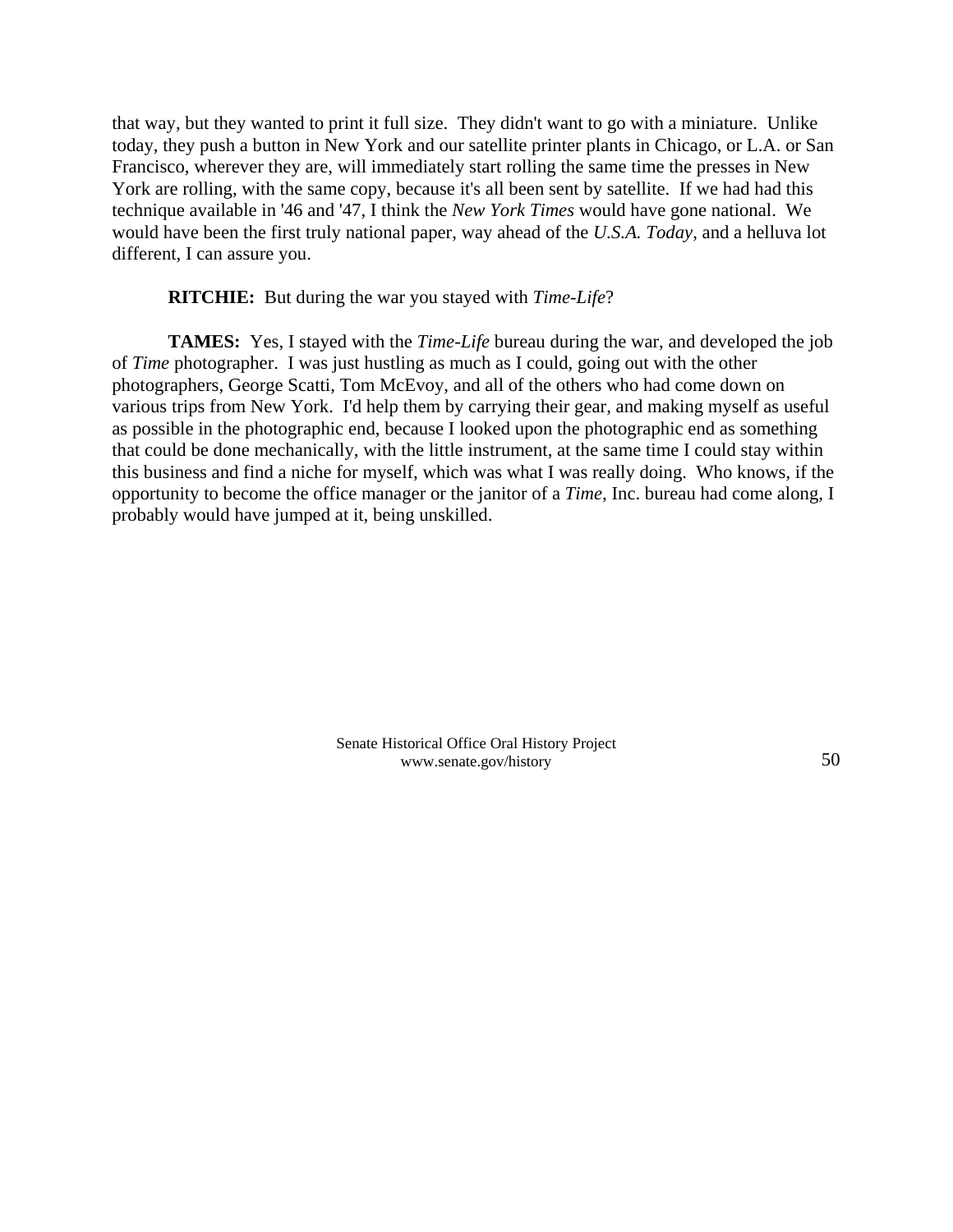But by the same token, I've always figured that I would have somehow or another come to the top, or near the top, of any profession or any group that I would have done in. I always figured that if I had gone into the Mafia, like a couple of my friends--who are now dead, by the way--that I would have either been the top don or encased in cement at the bottom of the Potomac. I always felt that I should be out front. When we had gang fights, I was the one who was always getting hit by the bricks. I was up in front, I wasn't in back. I was up in front to throw the first brick, or to take the brunt or the curse, or what have you. I felt that way all my life. I've always felt that one of my roles was to be the shield for less fortunates. Either they were less fortunate because they lacked the guts or the desire, or they just simply like the New Testament were the meek who were going to inherit the earth. I wasn't ready to inherit the earth. I wanted a little something else first.

**RITCHIE:** I'd think that would be a good attitude for a photographer, who would have to get in right up front to get pictures, and to go where you might be wanted at times.

**TAMES:** Oh, yes. No photographer has ever won the Pulitzer Prize by sitting on the deck of a battleship and watching the action through a pair of binoculars. You have to be in the front. One of my best little friends, he's now dead--that's one of the troubles when you start reaching the Biblical four-score-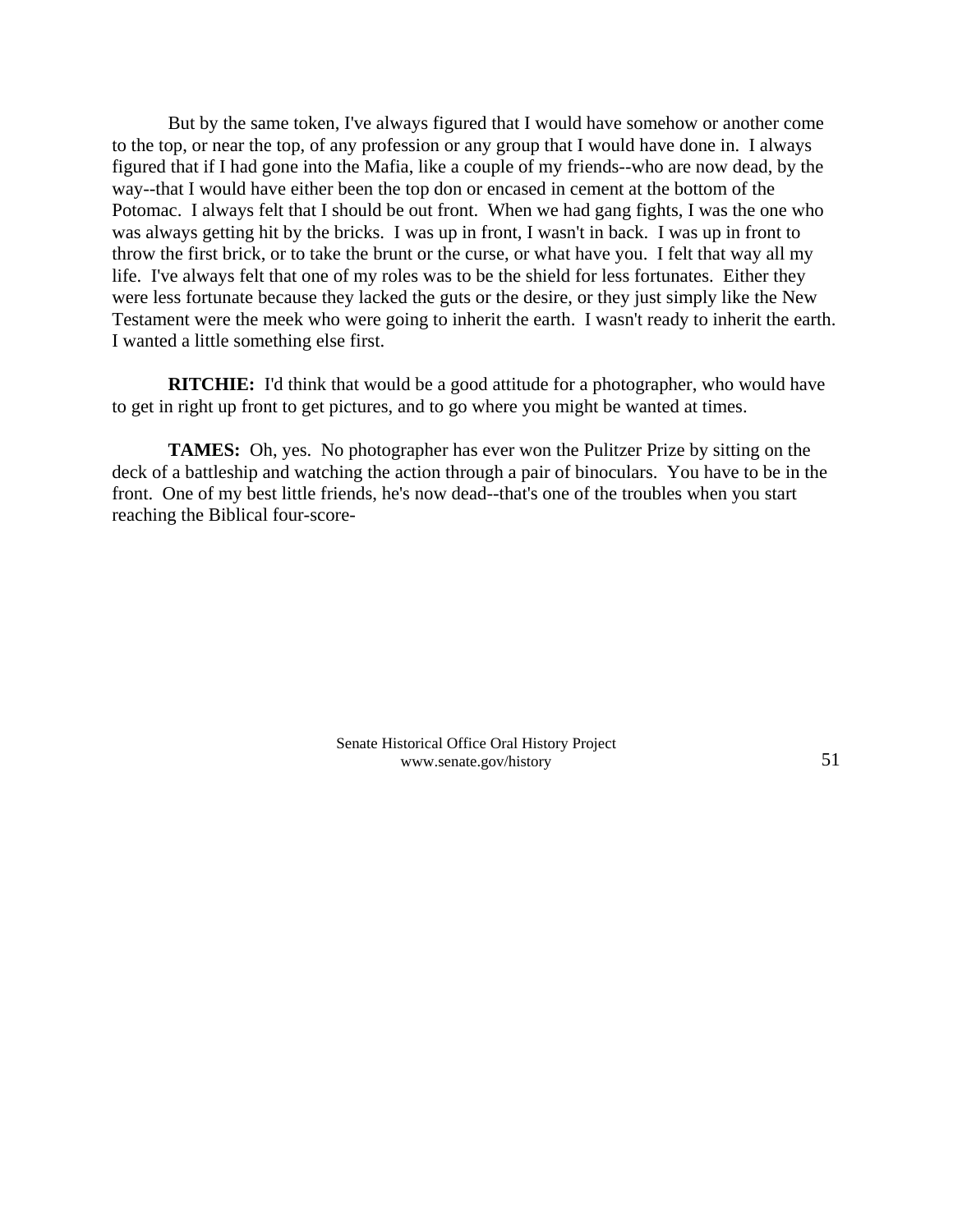and-ten, that so many of your colleagues have left you. You start realizing that you're very fortunate to be here today. This poor fellow, we called him Buckwheat, he was in the navy. When they landed on one of the islands, he was a movie camera man, and he jumped into a shell hole, and then he got up and started running towards the Japanese lines, and all of a sudden he said he felt like he kept putting his foot in little holes. Finally when he looked down, half of his leg was gone. From the ankle down was gone. He was just bouncing along on a stump, he was so excited. It was only when he saw it that he felt the shock and the pain and he fell down. He put a tourniquet on there, and the medics got him. He got the purple heart. The war made a lot of heroes, and a lot of fellows who should have been heroes, but nobody heard about them.

**RITCHIE:** Did you find the same when you were covering political events? That you had to have some moxie to get inside?

**TAMES:** Oh, God, yes. If you weren't up on the political end of life, you'd miss it. You have to know the ballplayers. You have to know the scores, you have to know what they're batting. When a man comes up to bat, and he's a .210 hitter, you know how to play him in the infield. But when he's hitting .415, you know you've to back off, he's a heavy hitter. He doesn't hit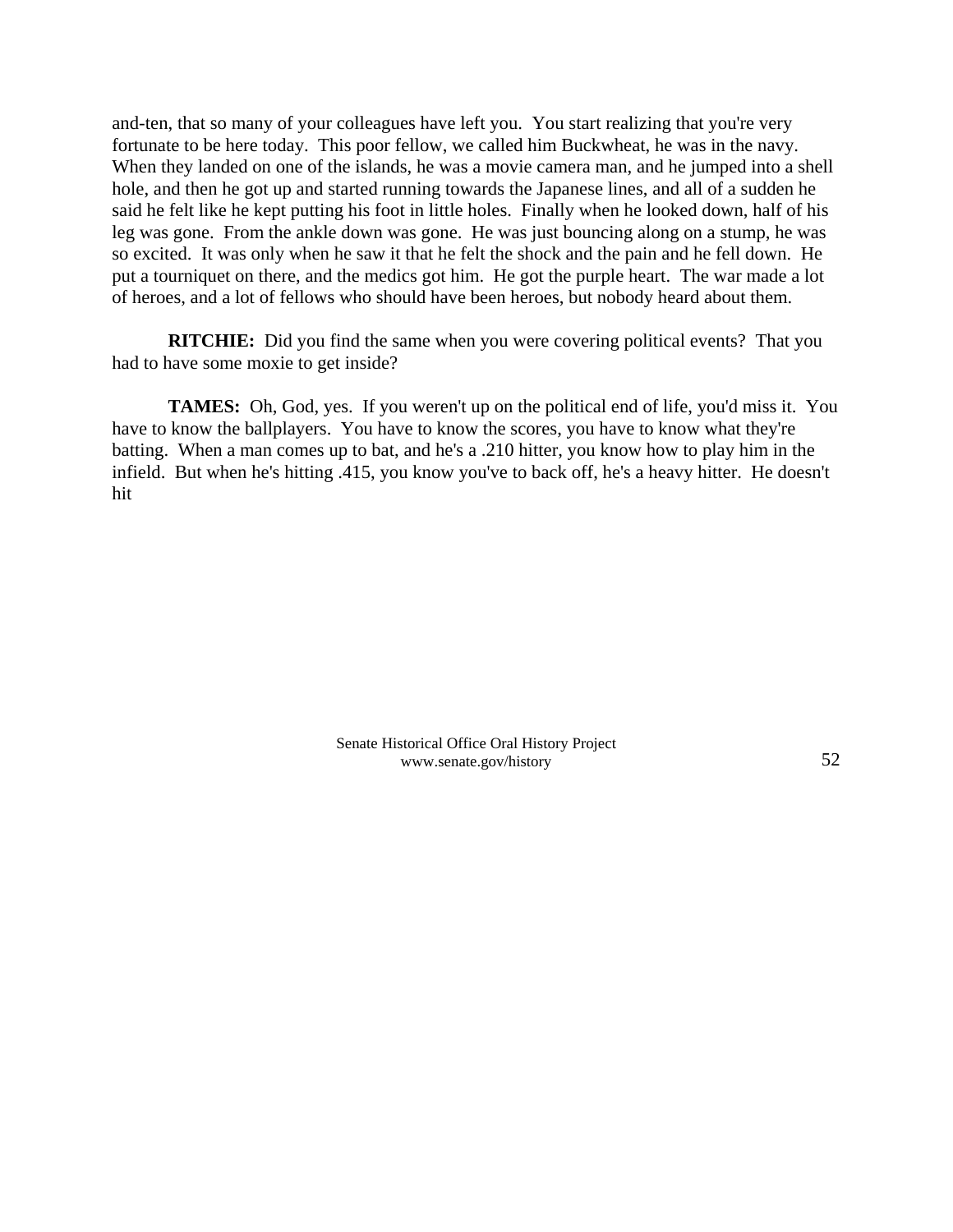them every time, but when he does they'll come out your way. You have to know just exactly how much weight they're pulling, how serious there presidential bids are, and what chances they have of making the presidency, or the vice presidency.

I was in Chicago in '52 during the Republican convention when Eisenhower was nominated. I just happened to be coming out of the Drake Hotel when Richard Nixon pulled up in a cab and jumped out. "Hi, Senator," I said, "how are you doing?" He said, "Fine, how are things going?" I said, "Pretty good. They got this thing pretty well wrapped up. Ike is going to be the nominee, and they seem to be shuffling to find out who's going to be the vice presidential nominee." He said, "Who is going to be it?" I said, "Well, the betting seems to be /Henry Cabot/ Lodge." I think I mentioned one or two other names, but Lodge was the prime contender for vice president. But Nixon was not on that list. Nixon just nodded, and said, "Mmmmmhmmmm." And he went on it. To this day, I've never asked him, but I always wanted to ask him, whether at that point he knew that he was under consideration or whether he was just feeling me out to see what I knew.

So you don't guess right all the time, but it's just like a commander going into a battle, unless he has some preconcept of what's going to happen and what forces he's going to face, he's out of it. You just don't show up with the army and say, "Well, what are we going to do?" I've seen photographers show up on a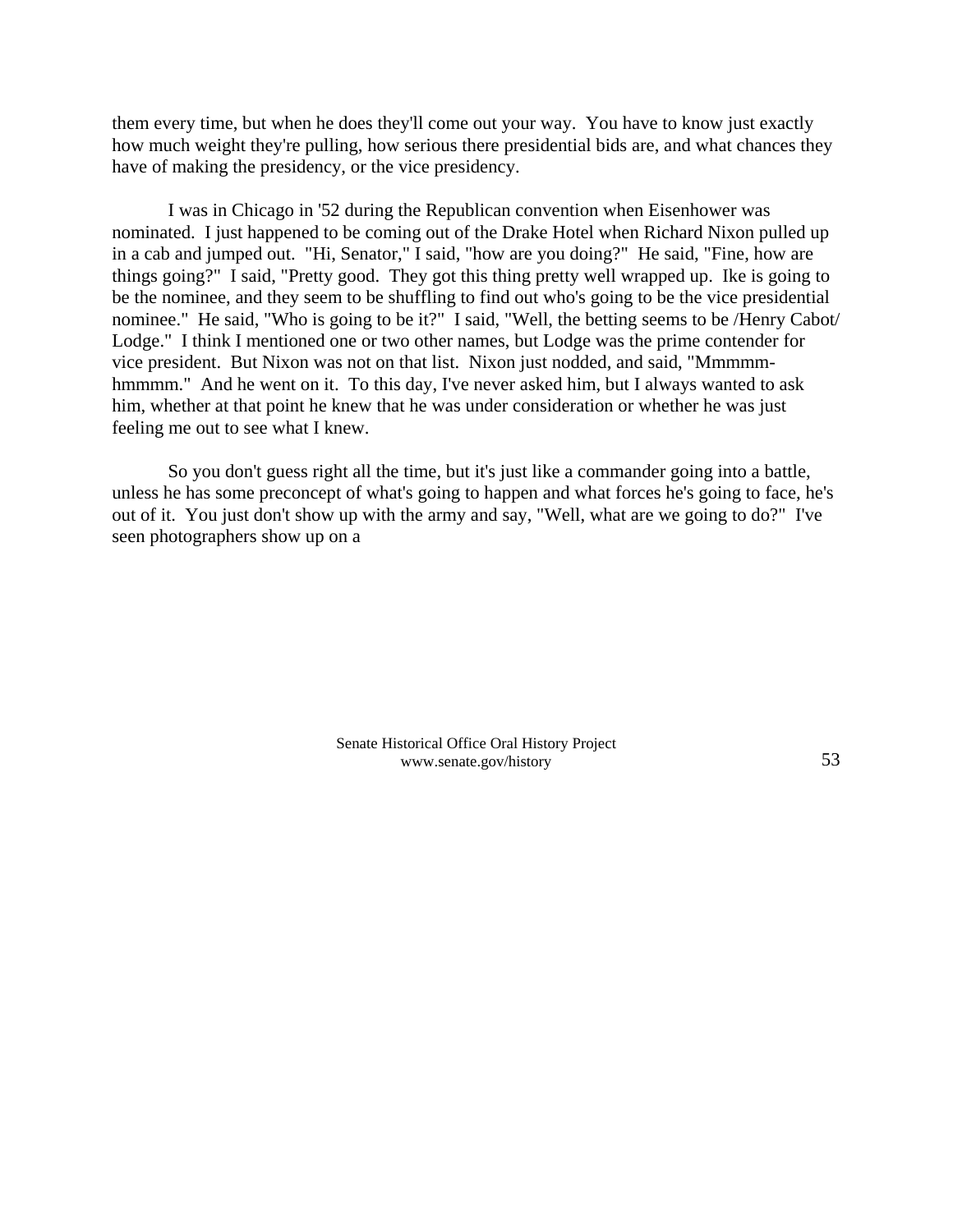scene and say, "Well, what are we going to do?" Right now, when everything is being arranged so, we've become like Pavlov's dogs. We look around, and if there's no rope to get behind, we're lost! We don't know what to do! We're being restricted so that we're just like the animals in the zoo. They tell me that the guerrillas in the zoo look so ferocious, and he has these iron bars between you and him. You think they are there to protect you from him, and he's inside. He knows they're there to protect him from the people. It's just a question of how you look at these things.

Photography is just like anything else. You have to know what you are doing and angle your way. The picture I made of George Bush, where he's leaning against the dais of the renovated old Senate chamber, where they reenact the swearing in of the senators. I showed up late, and Bush had been swearing in and reenacting these, he had about twenty of them he had done already, and he had about four or five more to go. He was getting a little tired, and the other photographers there were getting a little tired. They were there to photograph every one. I walked in and greeted the vice president, and we were standing around. Then another senator came in and I watched the vice president go through his act. Then he backed up and put his back up against the dais, sort of rested a little bit, crossed his legs, and was sort of thinking. Gosh, looking at him dead ahead it was a good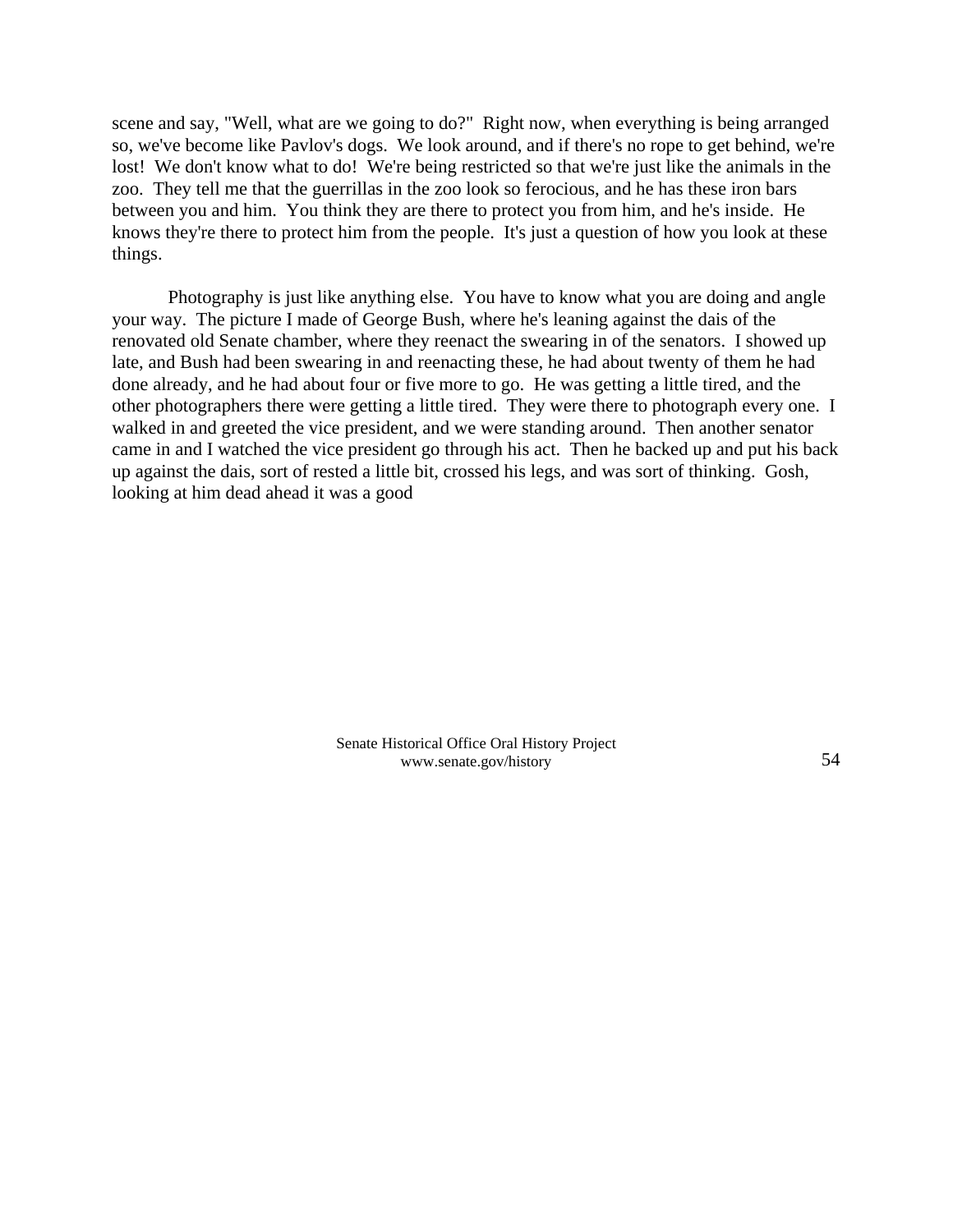picture, but it didn't really mean much. But with my eye I was figuring, "If I went to the side, with those beautiful columns, and the juxtaposition of that, that would probably make a very dramatic shot."

So in order not to alert my colleagues, I sort of eased on over to the side a little bit, and when the next senator came in I did not photograph him. I went over to the side and I just stood there trying to be as nonchalant as possible. All of a sudden, after the ceremony was over, the vice president backed up and put his back against the dais, and crossed his legs, and sort of hung his head a wee bit, thinking. I lifted my camera, and wham, wham, I made two quick shots. The moment my motor went off, all the other photographers' heads popped up. When they saw where I was, and where he was standing, they all came running around to my side. Immediately, I broke the spell by yelling: "Mr. Vice President!" He looked up and he smiled, and broke that whole mood.

There's something else, how some people see things in pictures that even the photographer who made it doesn't see. When the vice president would walk toward the dais, he had the Bible in his hand, and he'd put it on the dais, and then he'd turn his back and lean against it. You could see the Bible there if you looked. I received a letter from a fundamentalist preacher from down here in Virginia, in which he asked for a copy of the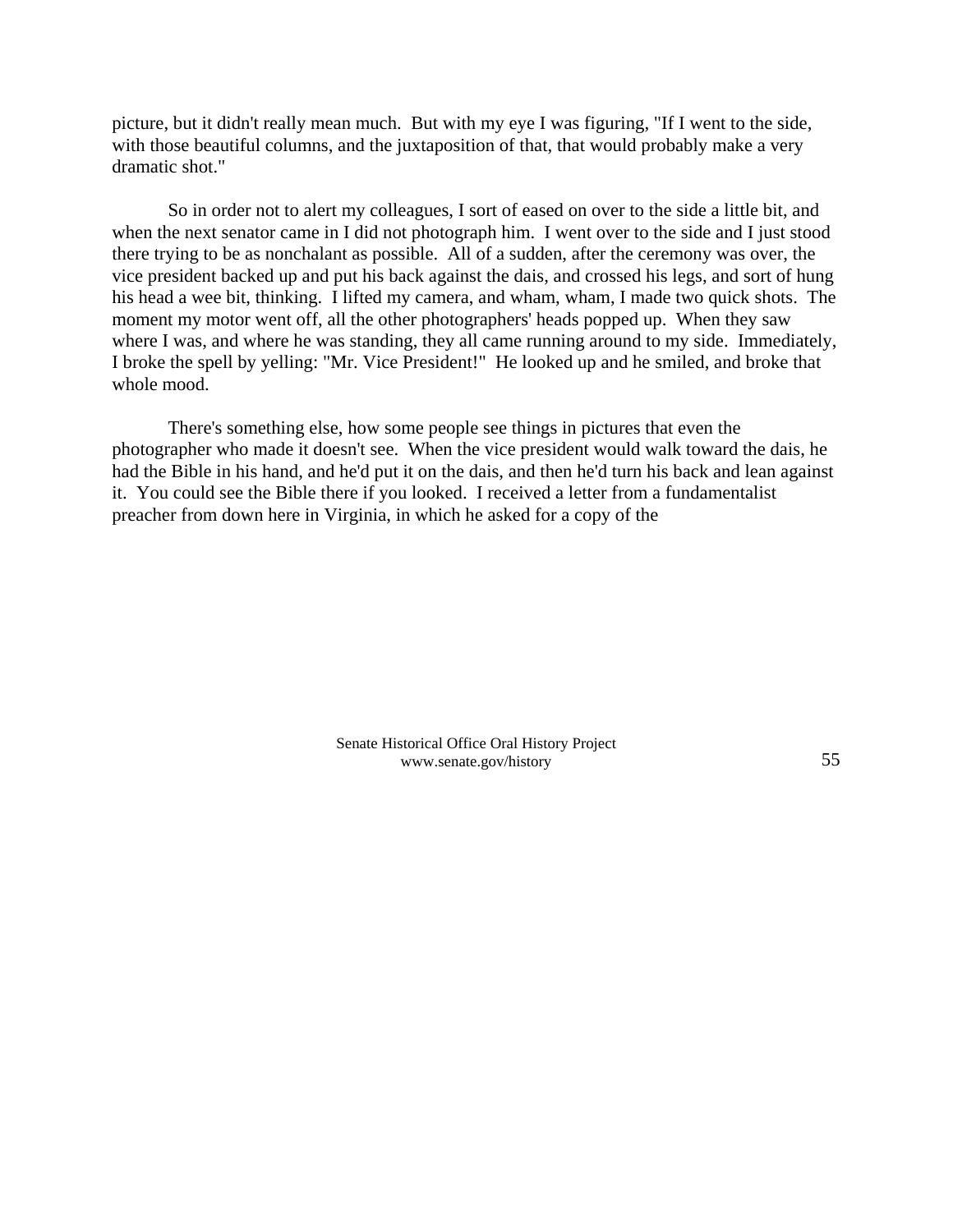picture. I sent it to him, and he said the reason he wanted it was that Bush was going to be the next president of the United States, because he had God behind him. Look where the Bible was! Well, that was his interpertation. Be that as it may.

**RITCHIE:** Covering the Congress strikes me as presenting a lot of difficulties for a photographer. The chamber is off-limits to photographers, many of the committees met in closed session when you first came there. The corridors of the Capitol are very dark. How did you get started getting a feel for photographing members of Congress under those limitations?

**TAMES:** When I first started up there the whole Congress was off-limits. In '38 and '39 the photographers were literally sitting on their camera boxes on the Senate side of the Capitol, down by the steps, and watching members as they walked over from the Old Senate Office Building, which is the Russell Building today. Coming toward them, they would photograph them. All the corridors were off-limits. All committees were off-limits. Only at the discretion of the chairman were you allowed in, and you were allowed in for just enough time to make one or two shots and then get out. This was carried on all through the post-war period until television started breaking down the barriers. By that time, the still photographers had broken down the barriers in the majority of the committees, but there were still a few committees that were being chaired by senators who had been there quite a few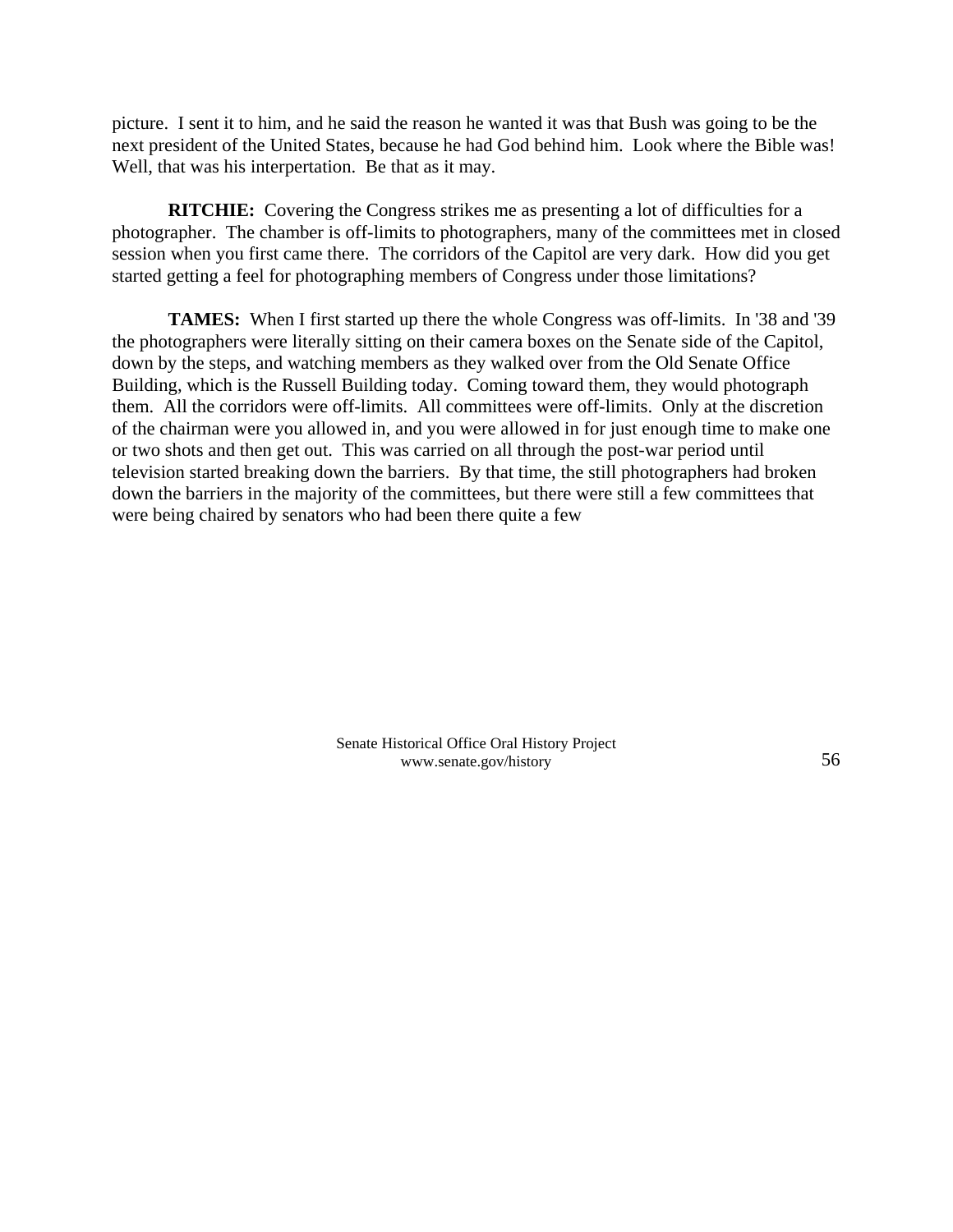years, who did not want photographers to be operating freely. Judiciary was one of them. Ways and Means on the House side was another one. But with the advent of television, these committees have opened up.

In a way, I approve of the opening up of the committees, because I don't think there's any such thing as too much information in a democracy. This is one way that everyone can participate in a democratic system, by listening and watching the Congress in session. By the same token, there is a tendency on the part of some members, that is hard to suppress, to showboat. They will posture and they will become extra verbal, what do you call that?

## **RITCHIE:** Verbose.

**TAMES:** They become more verbose. It's a tendency that I deplore. It turns me off. They're playing for home, I guess.

And you mentioned about the corridors--yes, it was difficult, much more difficult than today. Today: one, there is a lot better lighting; and two, the films and cameras are so much better. If we had had the films and cameras then that we have today, even if we didn't have the light, we'd have still been able to operate a lot better than we did. I understand that Eastman Kodak is coming out with a film that is 3600 ASA. Three thousand six hundred ASA! Do you know what you can do with that? You could walk out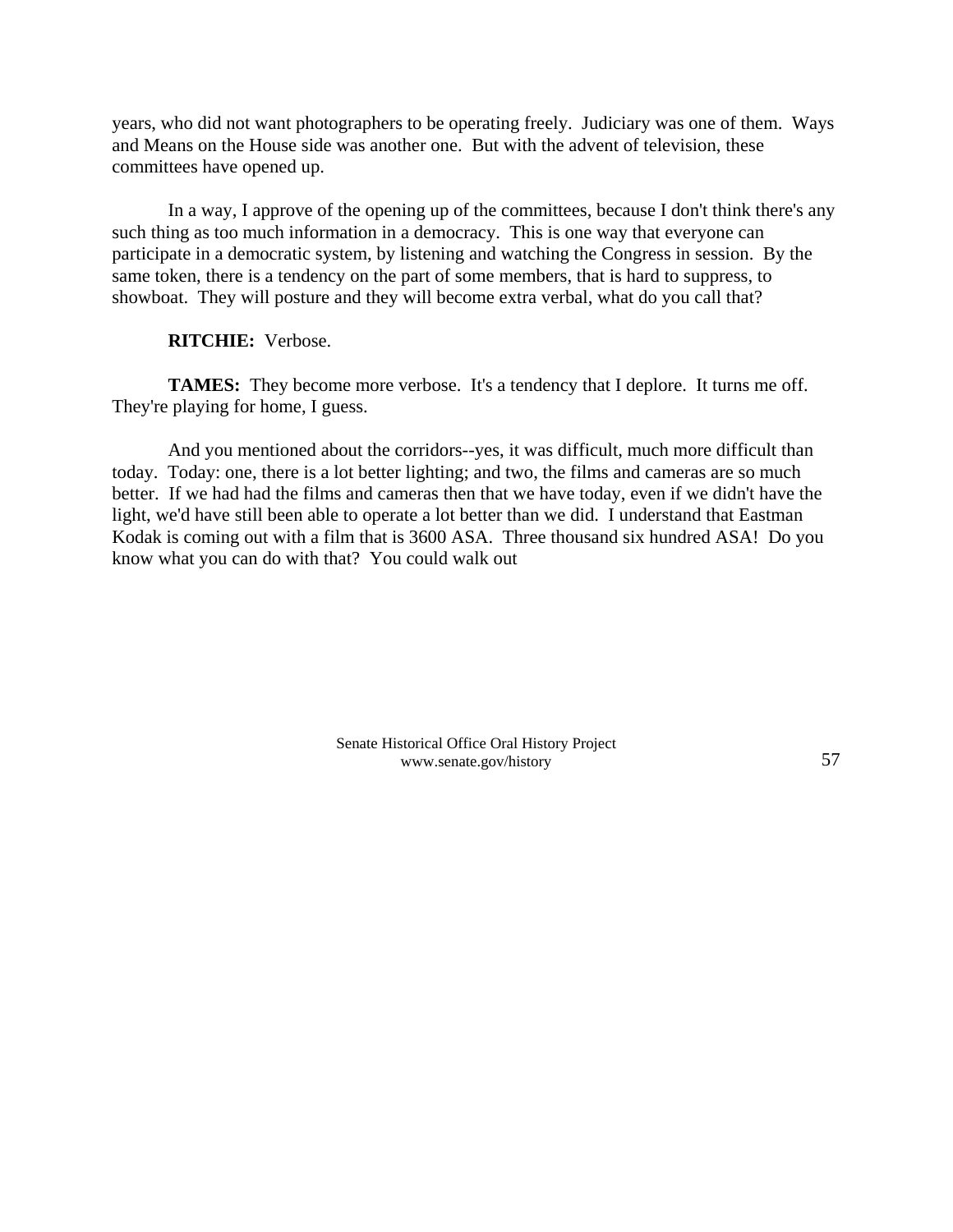in the middle of the night, anywhere, and make pictures as if it was daylight. You don't need any light, very low light, to shoot at that high ASA rating.

But slowly we worked on the chairmen of the committees. The old-timer photographers would work on the chairmen, or on the senior opposition party members. If the Democrats were in power, we'd always make a point of going over to the Republicans, so that they understood our problems. We tried to tell them that what we were doing was helpful to them, and to the legislative process. Slowly they started letting us in, to make the opening for three or four minutes, or until some member objected, or mentioned to the chairman that it was time for the photographers to go. We would pack up and go, there was never any question about it. But slowly they opened up. Foreign Relations was one of the first. Harry Truman, to his credit, his War Investigating Committee was open all the time.

We do sometimes make a theater of a very serious hearing; that's the nature of our business, I guess, today. But with new equipment, there's really no need for lights, there's really no need for that theatrical atmosphere. You can operate and work just as well without it. Then you come into the prima donnas of the networks. The moment they start getting long in the tooth, and want to look their best on TV, they need light. You have to have the flattering light. You can't stand in the corridor with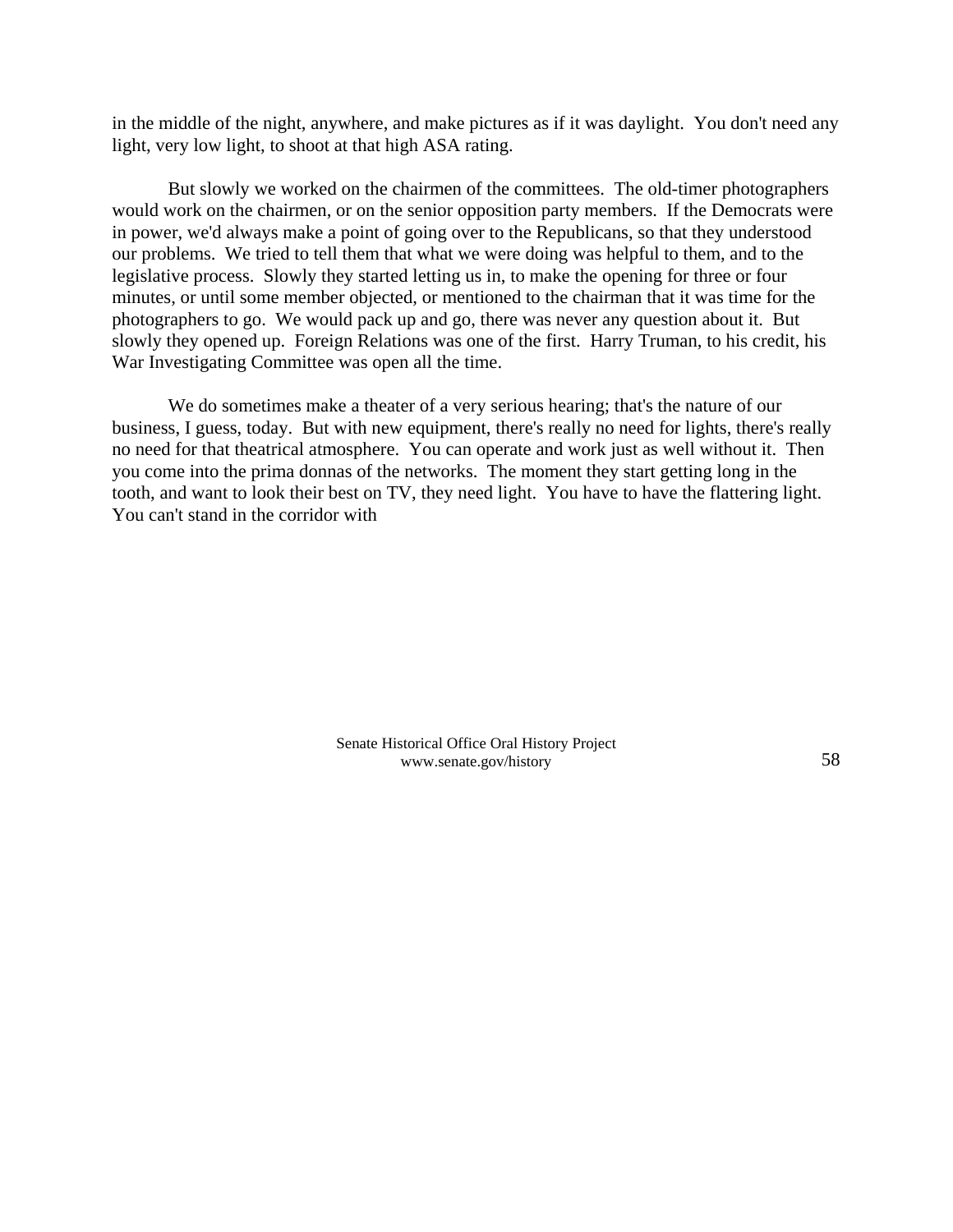crisscrossed lighting, and you look like something out of the Hound of the Baskervilles. One of the ways we used to make pictures in the old days of a rapist or a murderer in a jail cell, and he agrees, instead of shooting straight on or holding the light high, so you're imitating sunlight, you hold the camera to your eye and put the light down by your crotch, or lower by your knees, and shoot up. Oh, that makes him look terrible! He looks like something sinister. Well, that was a technique. I might say, we never did that with any member of Congress. At least I never, and I don't recall any of my colleagues ever doing that, not even to Joe McCarthy or Bilbo, or some of the ones we started feeling real personal animosity towards.

By and large, what we had going for us was the fact that we were part and parcel of the media, but at the same time we were not crucifying the individuals by writing about them, or trying to dig up something that would be a problem. I've seen many a member, either in a nightclub or even in the Senate dining room having a meal with someone of the opposite sex, or with a lobbyist, or someone who would make him look bad, or raise a question. I have looked at them, and they have given me the slightest nod of their head: no. And I have just gone on. If I had been a reporter, I'm sure that I would have just barged right in and started asking questions. But I've always played it that way, as long as they're playing fair on the Senate floor.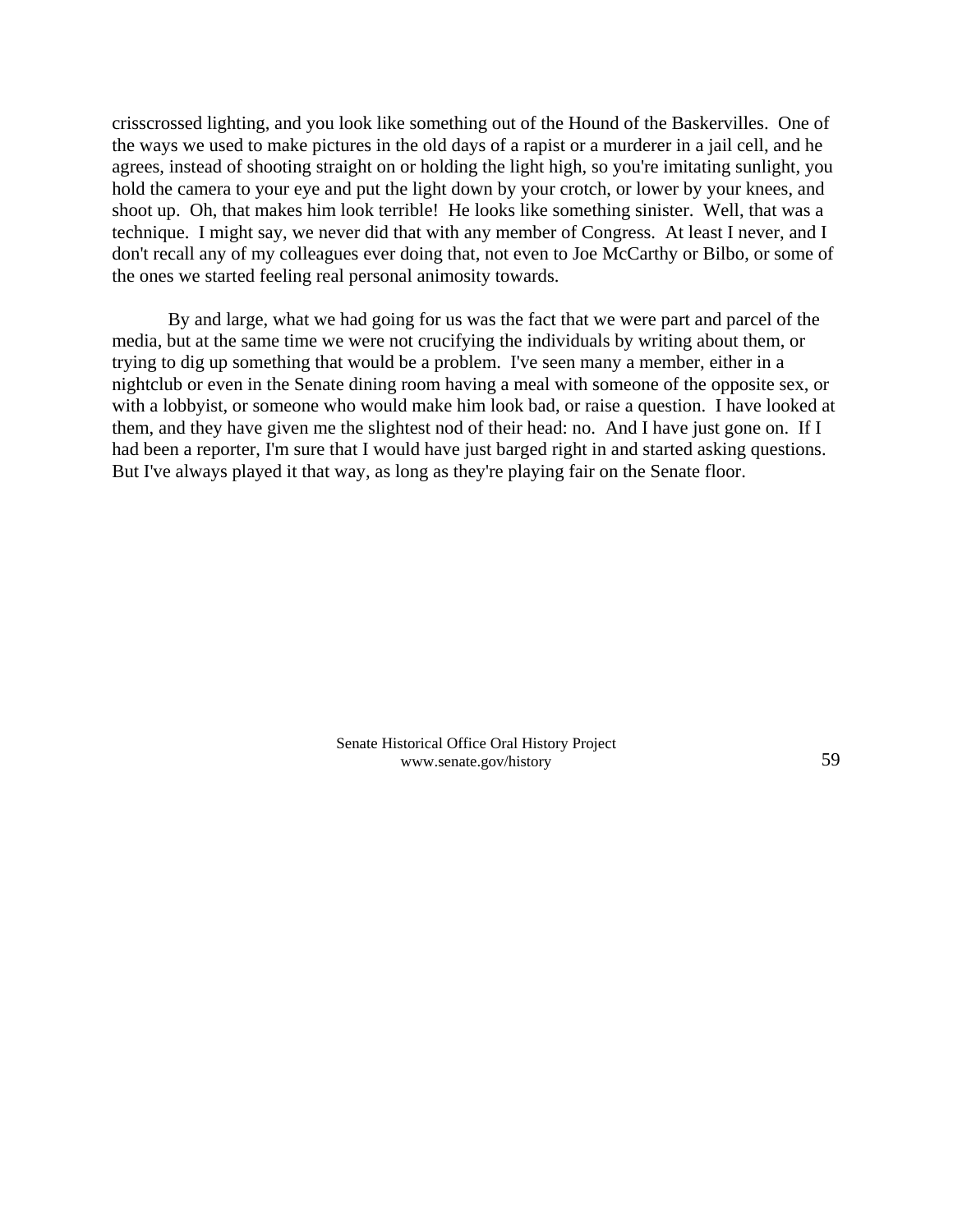It's just like /Gary/ Hart right now saying, "If I become president, I won't be the first adulterer in the White House." He's missing the mark there. That's not the issue at all. He's probably right, I'm sure he is, but just because he's going to pick someone whose personal social habits might be deplorable, that doesn't mean then that he'll drop himself to that common denominator and expect to be elected. It's one thing for me to vote for you when I don't know it, and another thing when I do know it. But I do want to know, and I'll make my own judgment. They say, "Well, you don't want to vote for him because he's a homosexual." I say, "Be that as it may. Are we voting for him to be school superintendent or scoutmaster? Or are we voting for him to be fire chief or to be a member of Congress? I want to know, and I want to be able to use my own judgment. After all, whether consciously or subconsciously, we are all preachers of our basic instincts, for want of a better word. I sometimes wish I had a better command of the English language. Sometimes I can't say some of the things I want to say, I just can't seem to be able to put it in words. But anyway.

**RITCHIE:** I was interested about the old-time senators from the '40s. I've seen a lot of the still pictures of them, and they always look very formal. I saw one of Tom Connally, where behind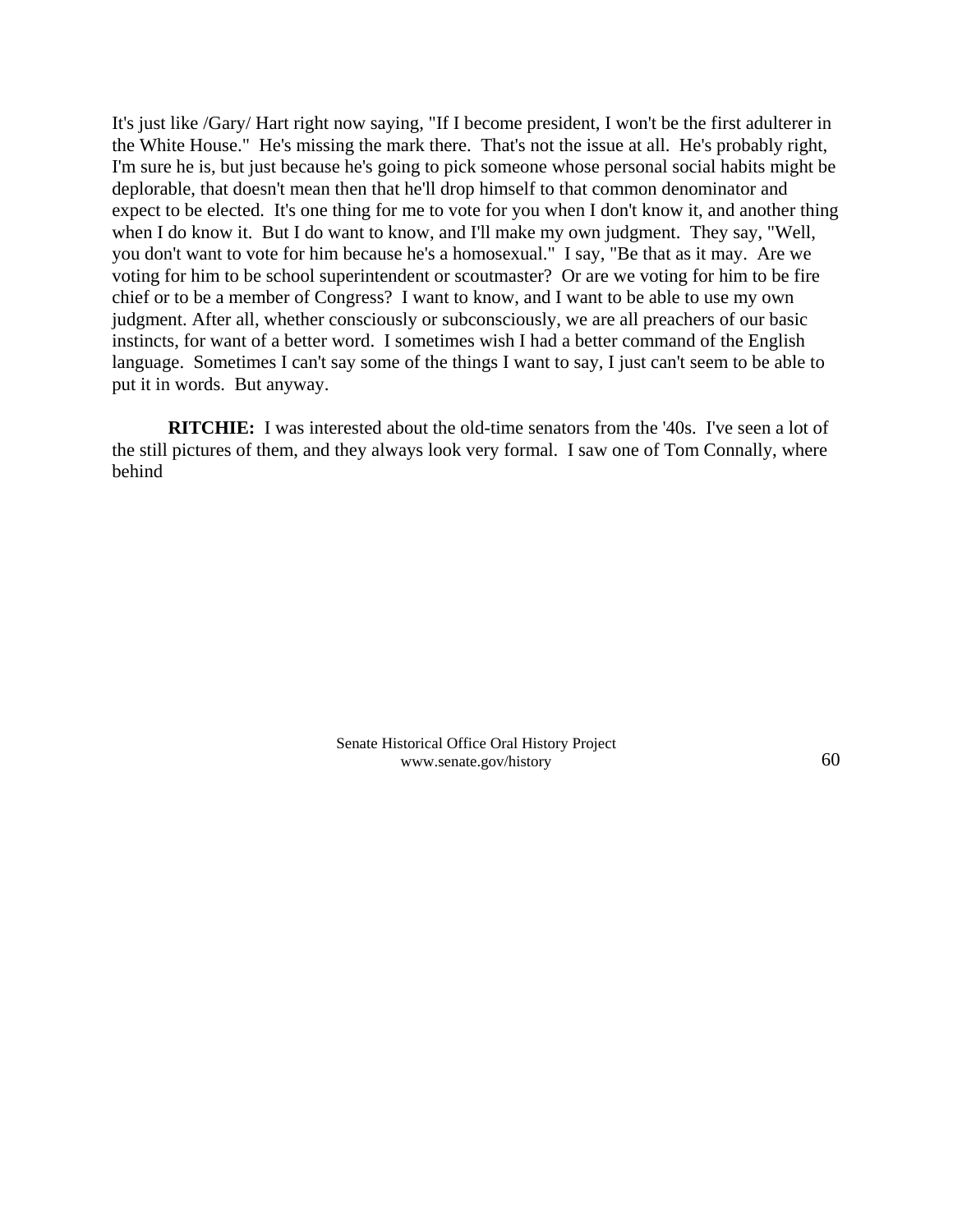him you could see his cigar on the edge of his desk. He had obviously taken it out of his mouth and stuck it back there so it wouldn't be in the picture.

**TAMES:** That's correct. He didn't want to be photographed with his cigar in his mouth. When he was chairman of the committee, we photographers once crowded around a witness and fired away with our flashbulbs. Finally the witness complained: "Mr. Chairman, can you get these photographers to stop? They are disturbing me with their flashes. They're blinding me." So Connally, with his cigar in his hand--he always kept it below the table; he would puff on it, and then drop his cigar down--he took his cigar in his hand and sort of waved at the photographers and said, "You photographers, you can click but you can't bulb!"

We photographers, when we had just a little time, when we were pressed, we had to get a little action out of the witness. We would say, "Sir, would you say something? Would you wave your arms?" They'd say, "What am I going to say?" I'd say, "Say anything, say walawalawalawala." And they'd go "walawalawala." And bang, bang, bang, we'd get them. But you only got one exposure off. You had it if you had it, or you if you didn't have it you didn't have it.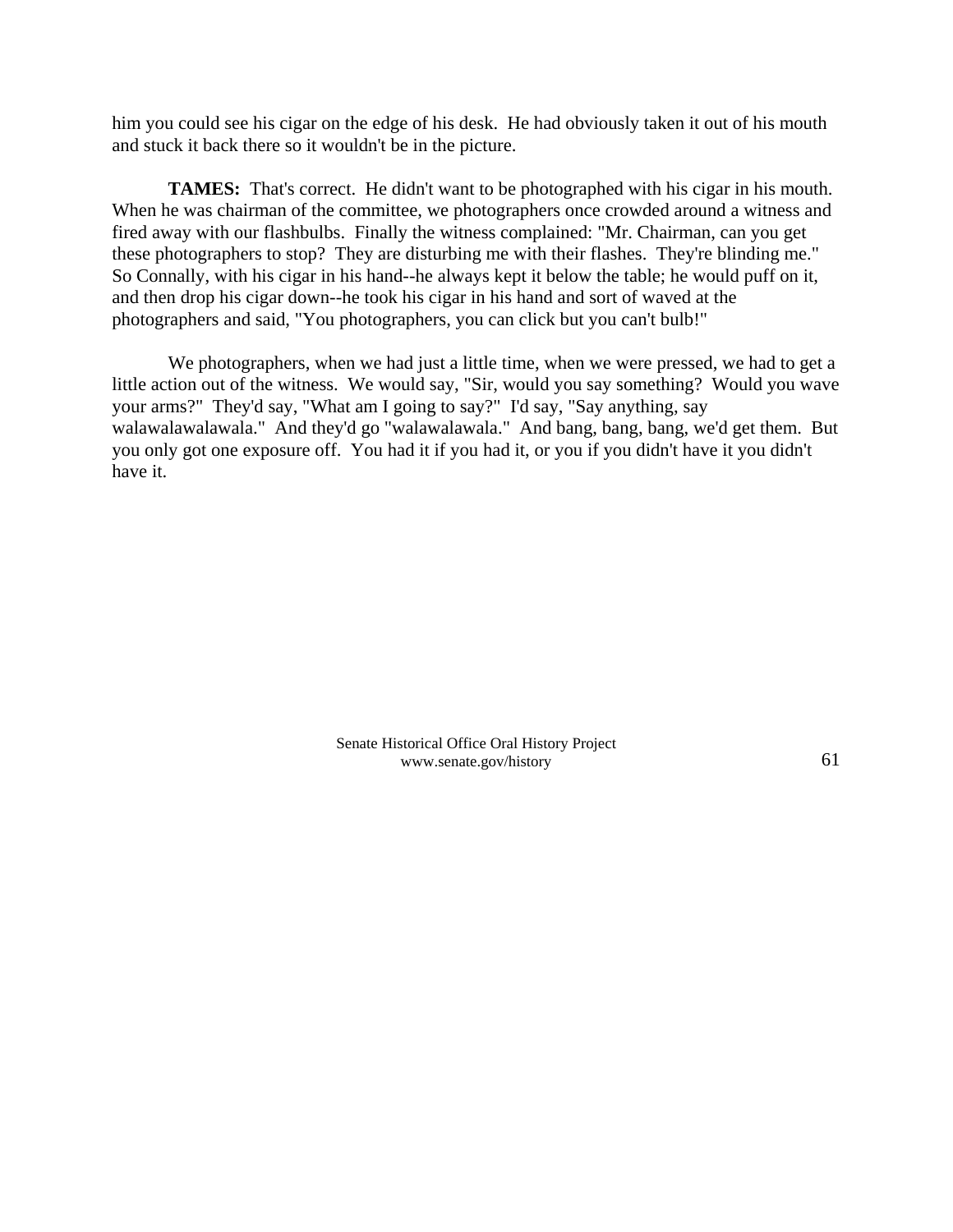There were some witnesses that just wouldn't bend. Dean Acheson was one who was very proper, always dressed immaculately. His little mustache would twitch as he stood there in front of the committee. Al Muto, who was a photographer for I.N.P., was covering Dean Acheson one day. They were leaning across the desk, and saying, "Mr. Secretary, would you do something? Do something, Mr. Secretary. Make a gesture. Do something!" And he wouldn't do anything. He just looked at Al. Al had a short fuse anyway, he got so angry he finally leaned over and he grabbed his Speed-Graphic in one hand and with his other hand he started patting his Speed-Graphic, /bang, bang, bang/, patting it like that and saying: "Mr. Secretary" /bang, bang, bang/, "I make my living from this." /bang, bang, bang/. He said, "My wife and my daughter get their bread and butter from this." /bang, bang, bang/.

All the while, Dean Acheson was looking up at him. Then he said: "What do you wish me to do, take up a collection?" With that, Muto straightened up, and he was struck dumb. He didn't know what to say. Little Frank Cancellare, who was a U.P. photographer at that time, grabbed Al by the arm and said, "Come on, Al, let's go. You lost that round." Al went outside the committee room and said, "I am going to go back and take this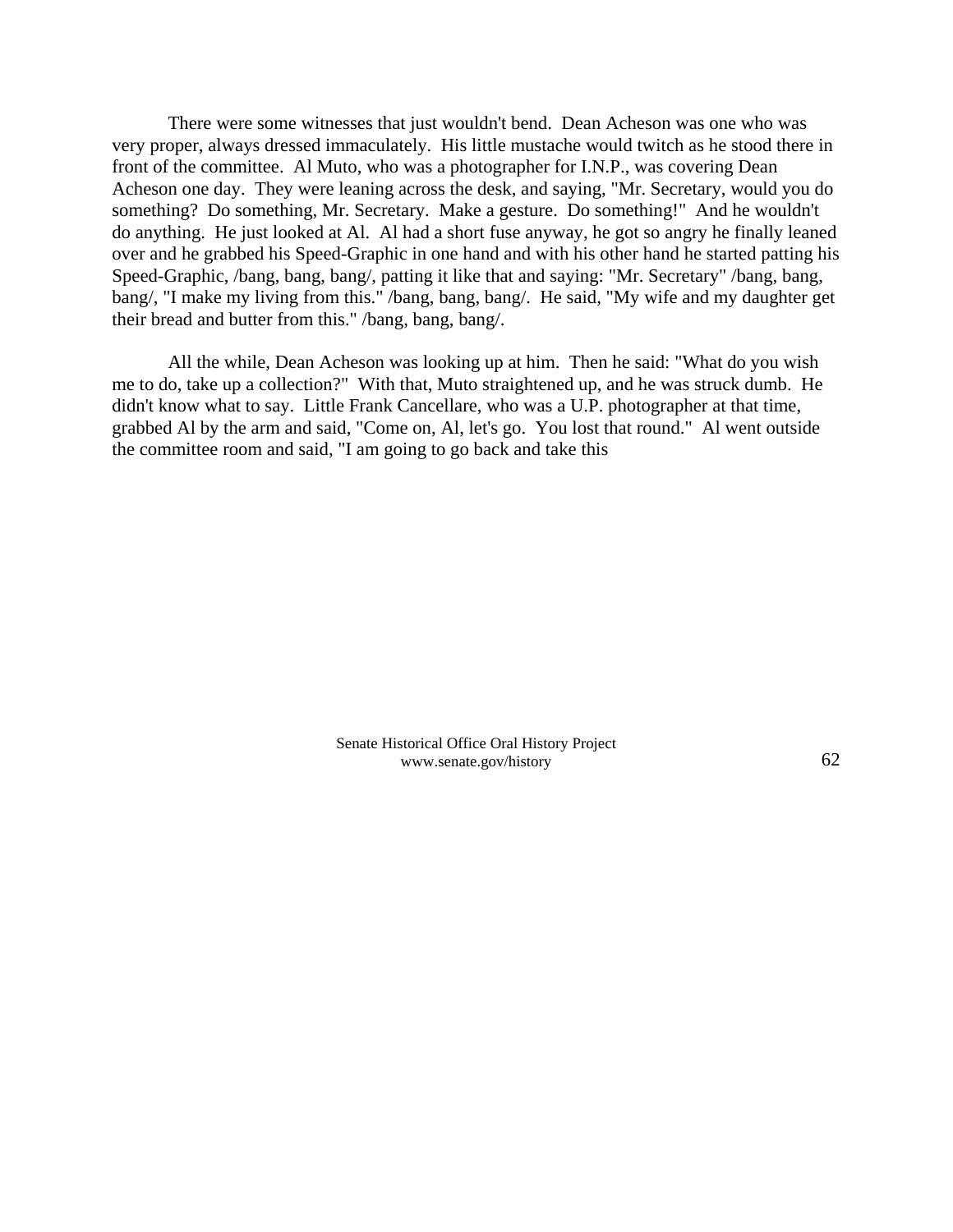camera and smash it in his face! I'm going to wait till he comes out of that committee room and I'm going to deck him!" Frank Cancellare said, "Al, take it easy. There's no doubt in my mind that you can whip him physically. But please, don't trade wits!"

**RITCHIE:** Do you feel that politicians in those days were stiffer, and wanted to appear more formal?

**TAMES:** No, I don't think they were stiffer. It's just that the means of recording them was stiffer. I look back at some of the old five-by-seven inch pieces of film, and before that glass plates, in the five-by-seven Graphflexs. When they got the four-by-five Graphflexes they thought they were improving. And a Graphflex is when you look down into the hood. You're blind to everything else. You could get kicked by a horse and never know it, because you don't see anything coming. All you're doing is looking down into that one little reflex. It's pretty hard. A good example of this is Abraham Lincoln. Have you ever seen a picture of him smiling? No. And you're never going to see a picture of him smiling. Because in order for Matthew Brady to make an expression, he had a minimum of one minute. When you have a film where the ASA was so slow, you had to be in bright sun, for a long time. So politicians who were raised in an era of the first Kodaks, starting in the 1880, 1890s, and 1900s, in spite of everything, you got a blur if you moved too fast, even when you were using flash. So they had a tendency to pose. You had to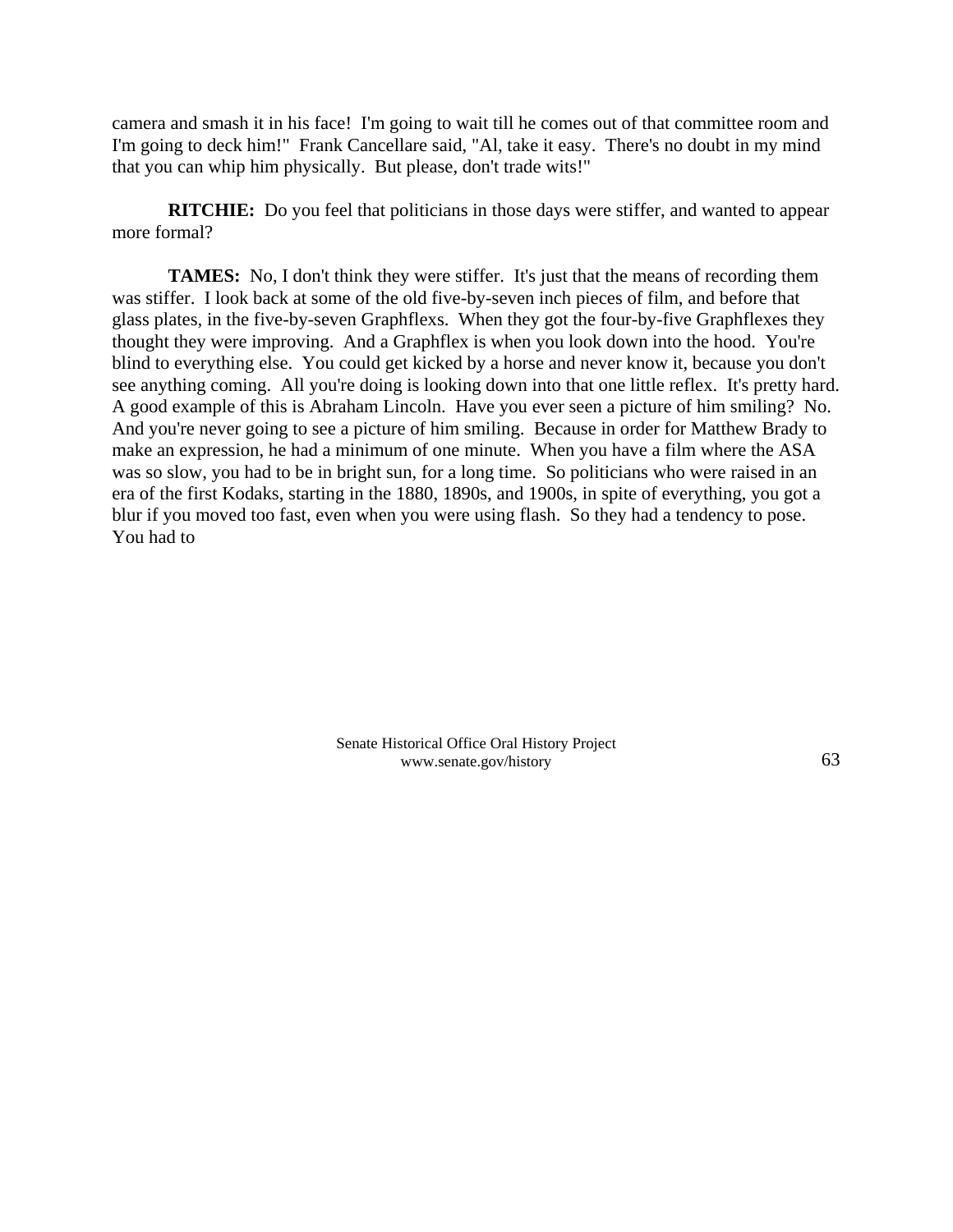keep telling them to relax. That's why the advent of the 35mm camera, where they didn't even know whey were being photographed, ended up making the best candid shots.

Show biz that has taken over politics by and large. It used to be that maybe ten percent of the members had an instinctive show biz mentality. General Patton, say for example, General MacArthur, Montgomery, various generals during the war between the states, the Confederate cavalry general who wore the feathers in his hat, they had a sense of drama, and by priming themselves and making themselves outstanding that way, their followers noticed them, and appreciated them. "Good old Monty," and General Patton with his pearl handled pistols, and the general in Korea who carried the grenades on his chest, a couple of belts of grenades. These people cause others to look at them. Your politician, in his way, is starting to learn to do that, to attract attention.

It's just Senator /Alben/ Barkley's favorite story about the mule skinner who was cited for being one of the humane of the mule-breakers, because he broke thousands of mules just by whispering into their ears. Barkley told this story, and I remember the first time I heard him I just broke out laughing. A delegation from the humane society went over to see him in action and give him a plaque. To demonstrate his technique, he went down to the paddock where the mules were, and the first thing this fellow did was to pick up a two-by-four, go to the nearest mule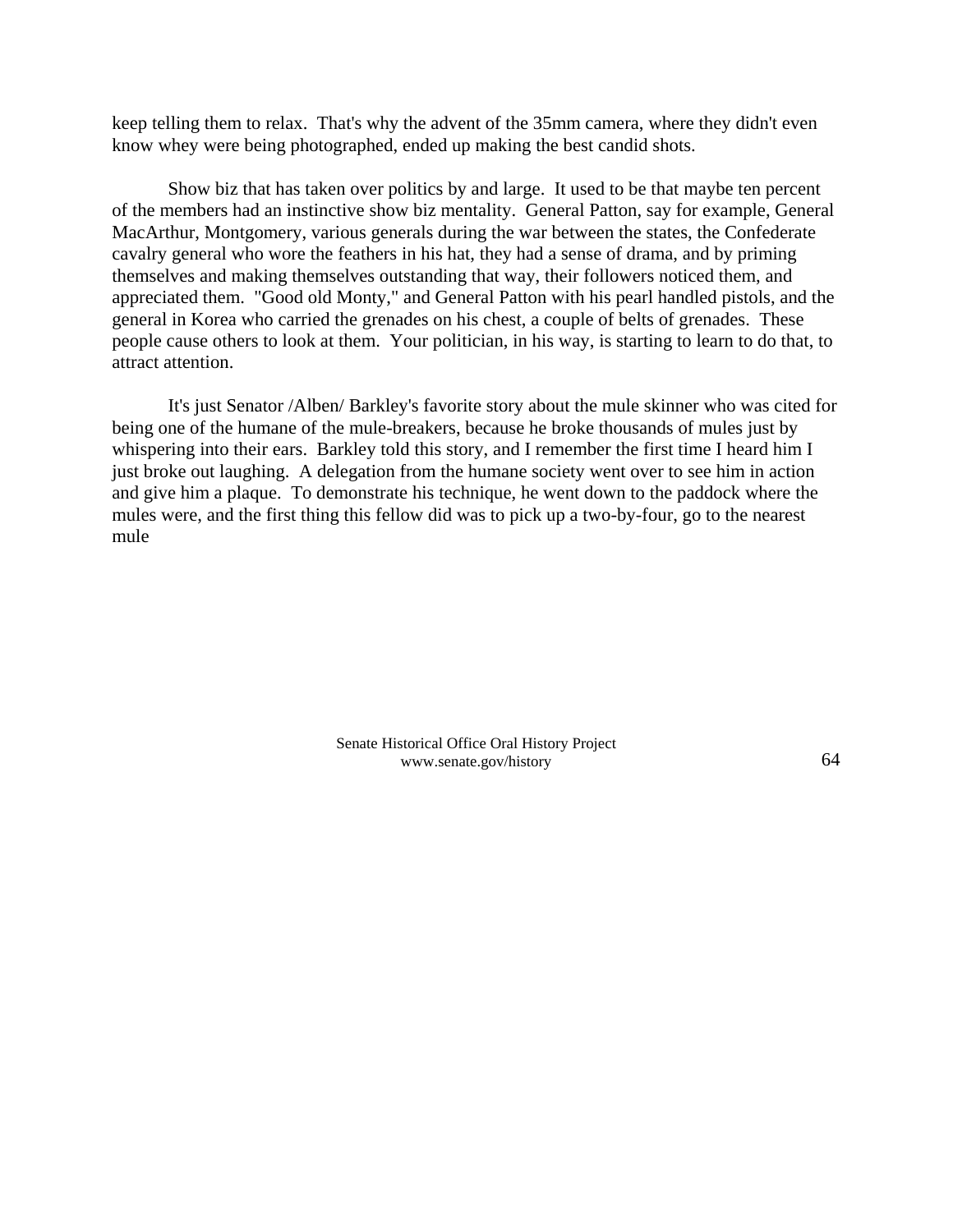and whop him across the head. The poor mule went down on his knees, and his eyes were crossed. Then he just gently picked up one ear and started whispering: "You want me to do this again?" And the humane society people were horrified. They said, "What are you doing?" He said, "Well, first I want to get their attention." Well, you get the attention of the people by posing this way.

**RITCHIE:** Did you find that there were some politicians who went out of their way to pose for the pictures, or tried to present this image?

**TAMES:** Oh, yes. They learned very early like Hubert Humphrey, he used to make a big joke out it, we knew that. If you were in a group of five or six senators and we form a circle of pro and con, or a group talking, the ones on the end stand a good chance of being cropped out. So Hubert always made it a point of being in the center. He also made it a point of carrying the action by waving his arms and talking. That way, the reader's eyes go directly to the one who's doing the acting, or making the motions. The first thing you know, all the senators started learning that. So you'd get five of them waving their arms at the same time. They looked like a bunch of windmills in Holland. But Hubert always used to get in the center, or if he couldn't get in the center he'd go around the back and stick his head between two others in the center where they couldn't crop him out.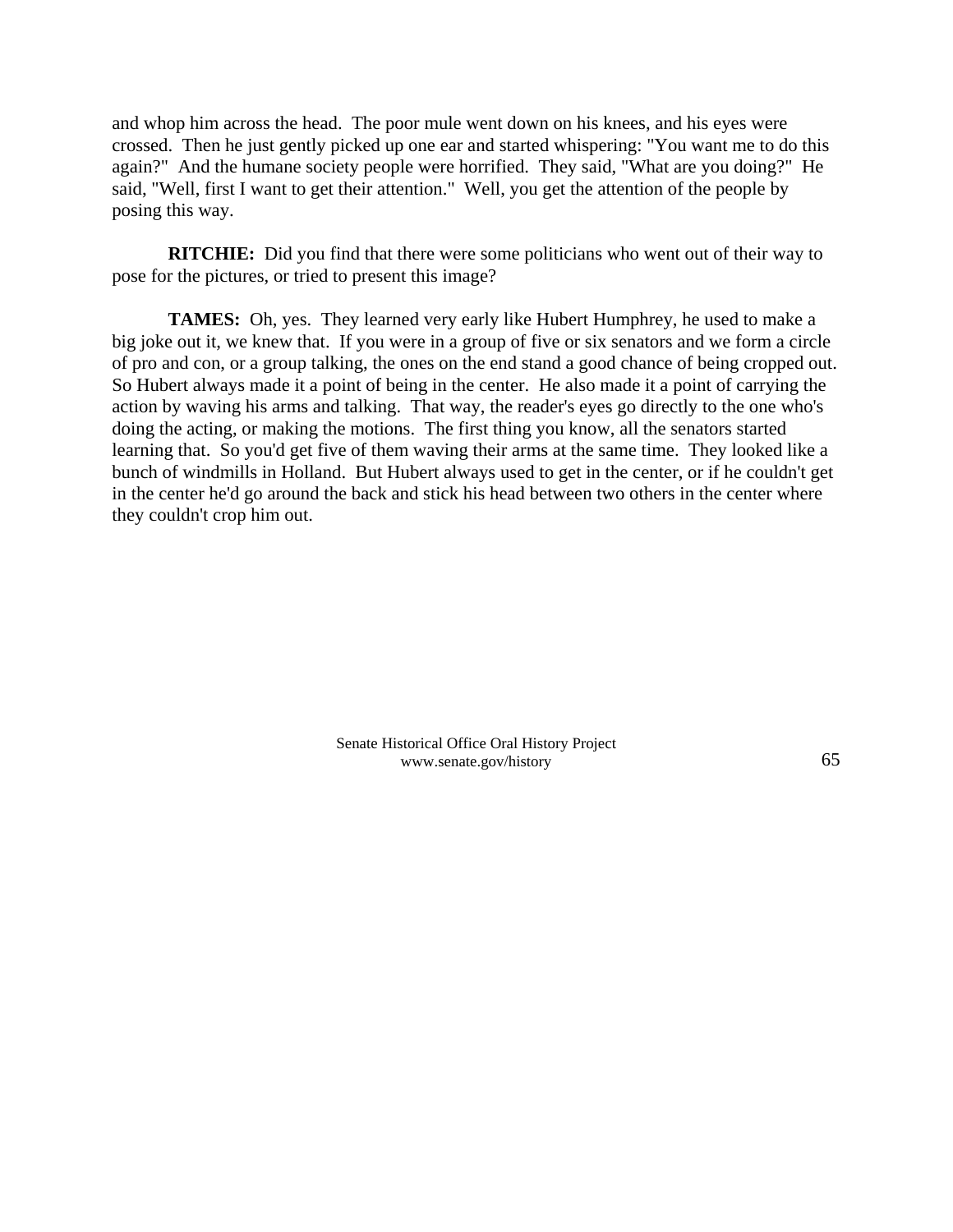**RITCHIE:** I've heard that Nixon was a pointer, that he used to point his finger at people while he was talking.

**TAMES:** Oh, yes. In fact, he used to point and poke, poke you in the belly, right in your bellybutton. This way, you kept backing up. One time I was photographing Hubert Humphrey in President Kennedy's office, and the president said, "Wait till I'm ready, George." And then he said, "I'm ready now." He buttoned his coat, and then he went up to Hubert and took his finger and started poking Hubert right in the bellybutton. Hubert started backing up and saying, "For Christsake, Jack, what are you doing?" The president said, "Just a little trick I picked up from Nixon. Not only do you keep him off balance, but you upstage him." Then they laughed and I went on to make my shots.

**RITCHIE:** During the war you stayed with *Time-Life,* covering mostly Washington, and then in 1945 you went to the *New York Times*.

**TAMES:** Right.

**RITCHIE:** How did that switch come about?

**TAMES:** I had been doing some free lance work for the *Times* magazine, and I happened to be New York to see the people at *Time* and *Life* about my future. The war was over, and I was still an office boy. I was shooting pictures, but I was still classified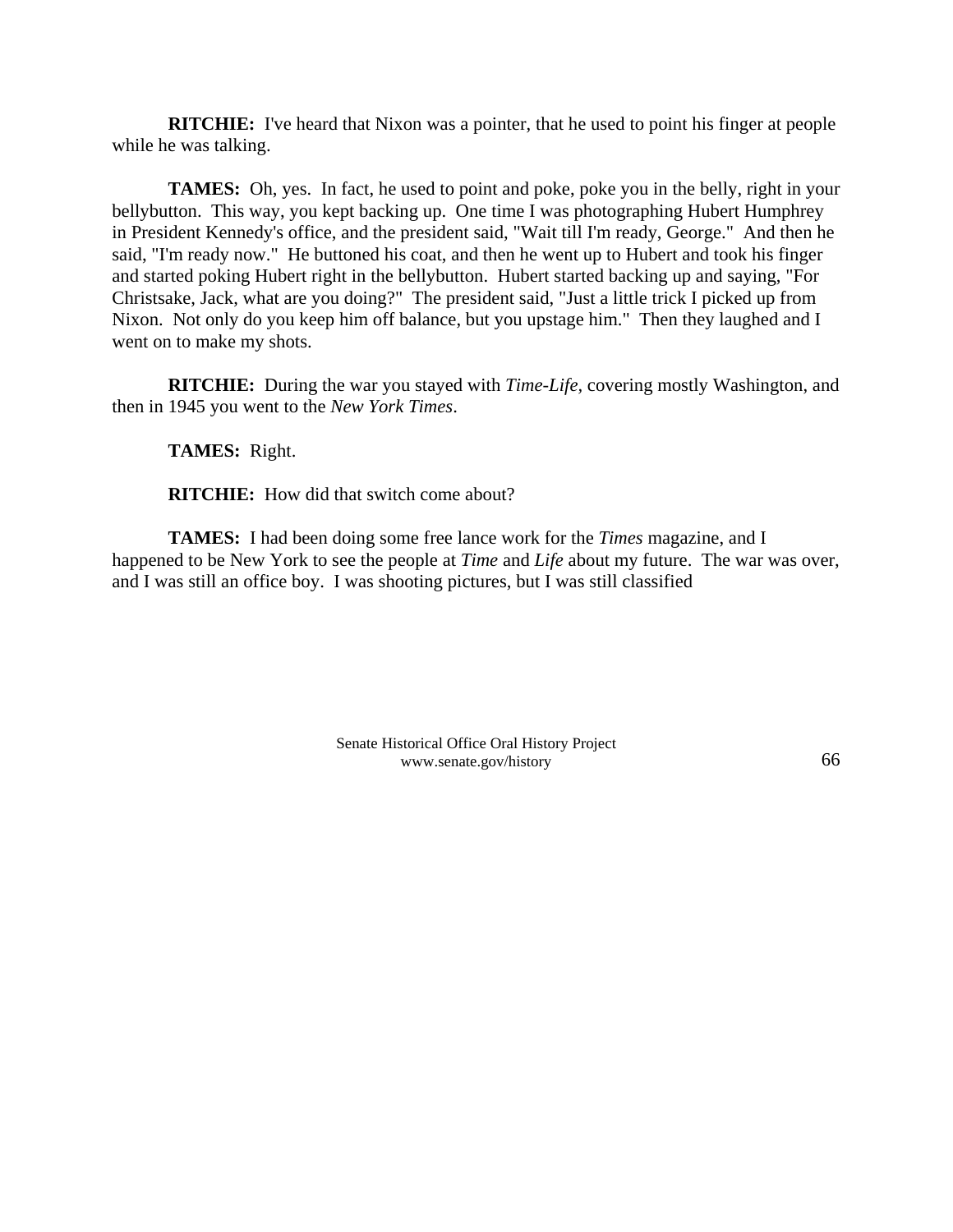as an office boy. By that time I was getting paid forty-five dollars a week, but I was getting twenty dollars for every picture of mine that appeared in *Time* and forty dollars for every picture that appeared in *Life*. I thought I was the hottest thing that ever came down the pike, and I went up to ask about being put on the staff. I still had some enemies up there, people who just couldn't conceive of a person of limited formal education like I had to be able to come to the top without going through all the steps. I could understand how they felt. They didn't encourage me, but they didn't discourage me either over at *Time*, Inc. There was one fellow, Bob Boyd, who was picture editor of *Time*. He kept trying to get me on, but he couldn't get it through the hierarchy up there.

So I went over to the *New York Times*, to see them and meet some of the people that I'd been doing some work for. While I was there, I was offered a job on the *New York Times*. I told them that I didn't know, because I was a magazine photographer, and being a photographer on a paper would be a step down in the hierarchy. The magazine photographers were the tops. I don't know, I didn't particularly care for newspapers in general. Also, I had heard that they paid notoriously low. I needed to make at least a hundred dollars a week, because I was thinking about getting married. They said, "You're shooting pretty high." I said, "Well, I need that kind of money." So the next thing I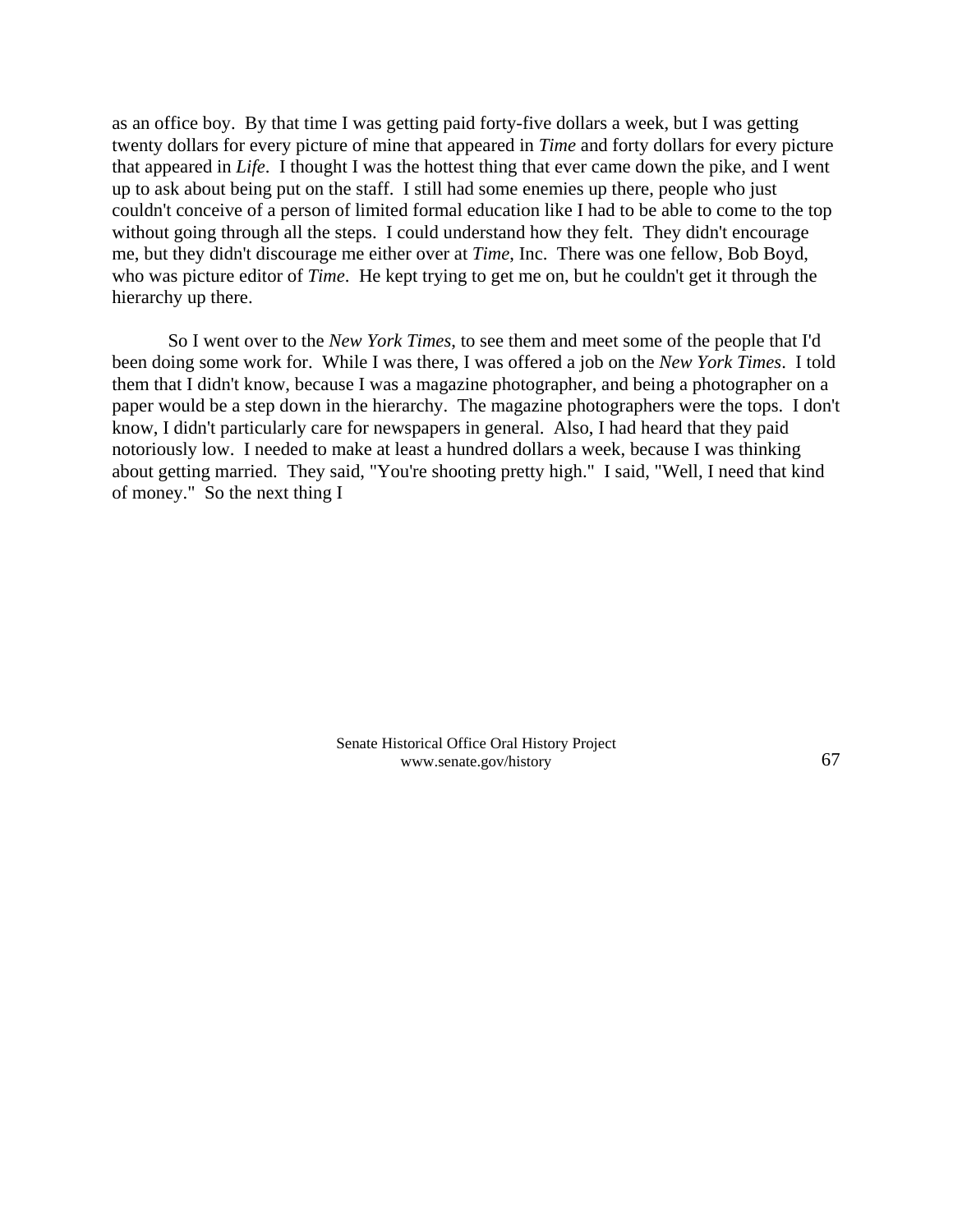know, they offered me a job in the Washington bureau. I said, "I'll take it under the conditions that I get paid a hundred dollars, and I'll stay in Washington." Well, I got a call from the *New York Times* the next morning saying could I come back up to New York, because the publisher wanted to talk to me. I said, "Sure, if you pay the expenses." They said they would pay it. It cost around thirty-five dollars to go up and back on the train.

I went up to New York, and was ushered into Mr. /Arthur/ Sulzberger, who proceeded to talk to me about how the plans were to go national, and to put plants here and there and go be a national paper. What did I think of it? I said, I thought a hundred dollars was not too much money. We talked a little longer, and he said, "We'll let you know." So I got a call the next morning from the director of photography telling me that they were offering me a job at a hundred dollars a week, and that I was to have the title of National Photo Correspondent for the *New York Times*. I said fine. I didn't even know what a National Photo Correspondent meant, but it sounded good. So I accepted. I submitted my resignation over at *Time,* Inc., and boy they got upset at that. I said, "Well, I've been waiting all this time." They made me a counteroffer to keep me on. I said, "How much are you going to pay me?" They said, "We haven't got that down." Well, needless to say, they hired a photographer for two hundred dollars a week after I left. But they hired one who had a little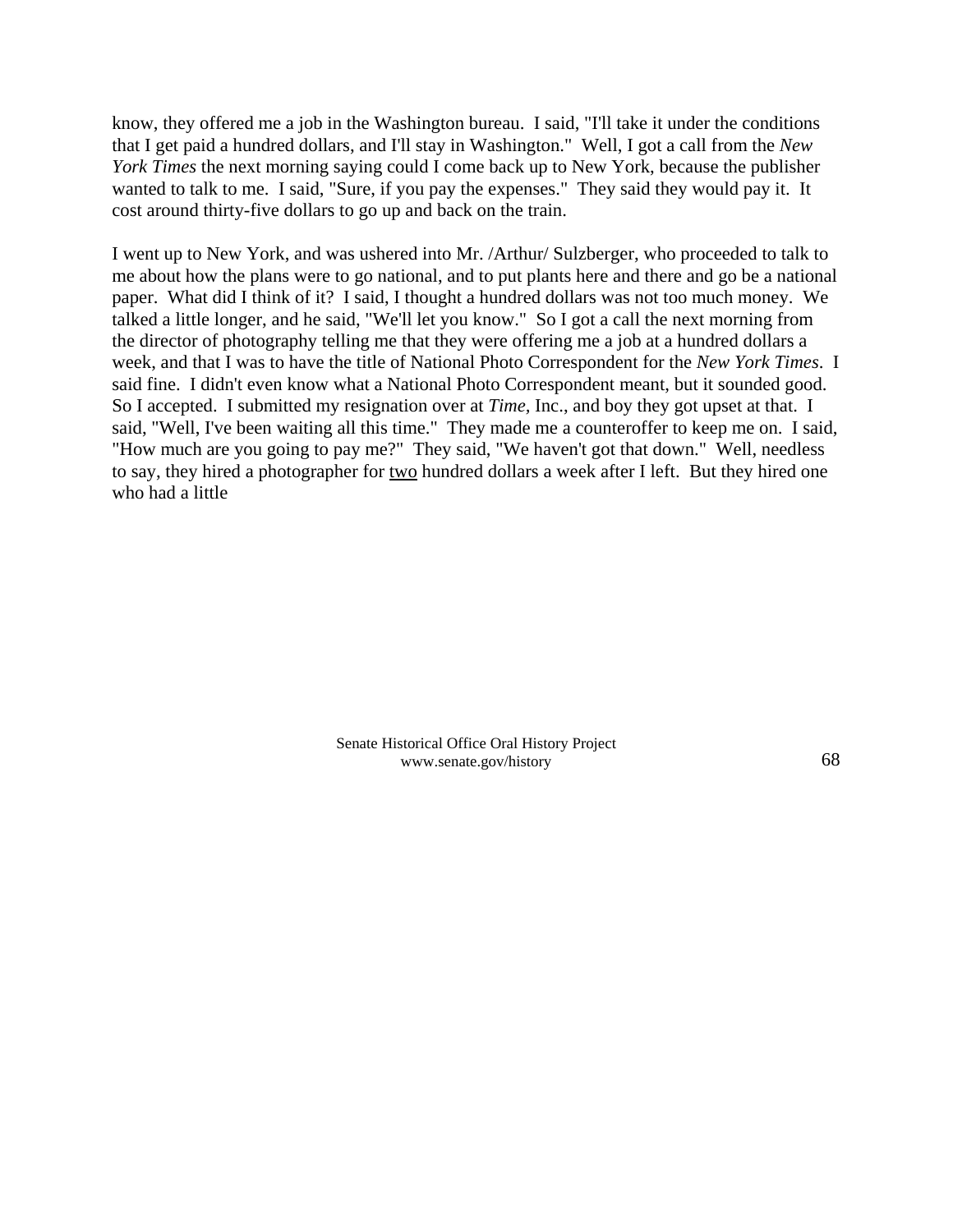more experience than I did. But if they had paid me two hundred dollars I would have stayed there. I wouldn't have gone to the *New York Times*, and I wouldn't be here talking to you, I don't believe. Although, I don't know, you can never say, the varied experiences I've had.

Although *Time*, Inc. is a great company and has great people working for it, I think that by far and large the *New York Times* has the greatest reporting staff, and the greatest and finest writers and personalities that I have ever run into in my life. I was very privileged, at a young and impressive age, to literally sit at the feet of Mr. /Arthur/ Krock, Scotty Reston, Tom Wicker, Johnny Apple. These people have always influenced me, because I read the paper quite religiously, and know them by their writings. I've always considered myself a creature of the *New York Times*. If any species were to be created called creature of the *New York Times*, it would have to be me. I came to the *Times* without any background, without anything other than the fact that I could operate this little instrument called a camera. You could be the dumbest person in the world, but when you're immersed in this intellectual ooze that's the *New York Times* Washington bureau, you just cannot help acquiring some measure of culture and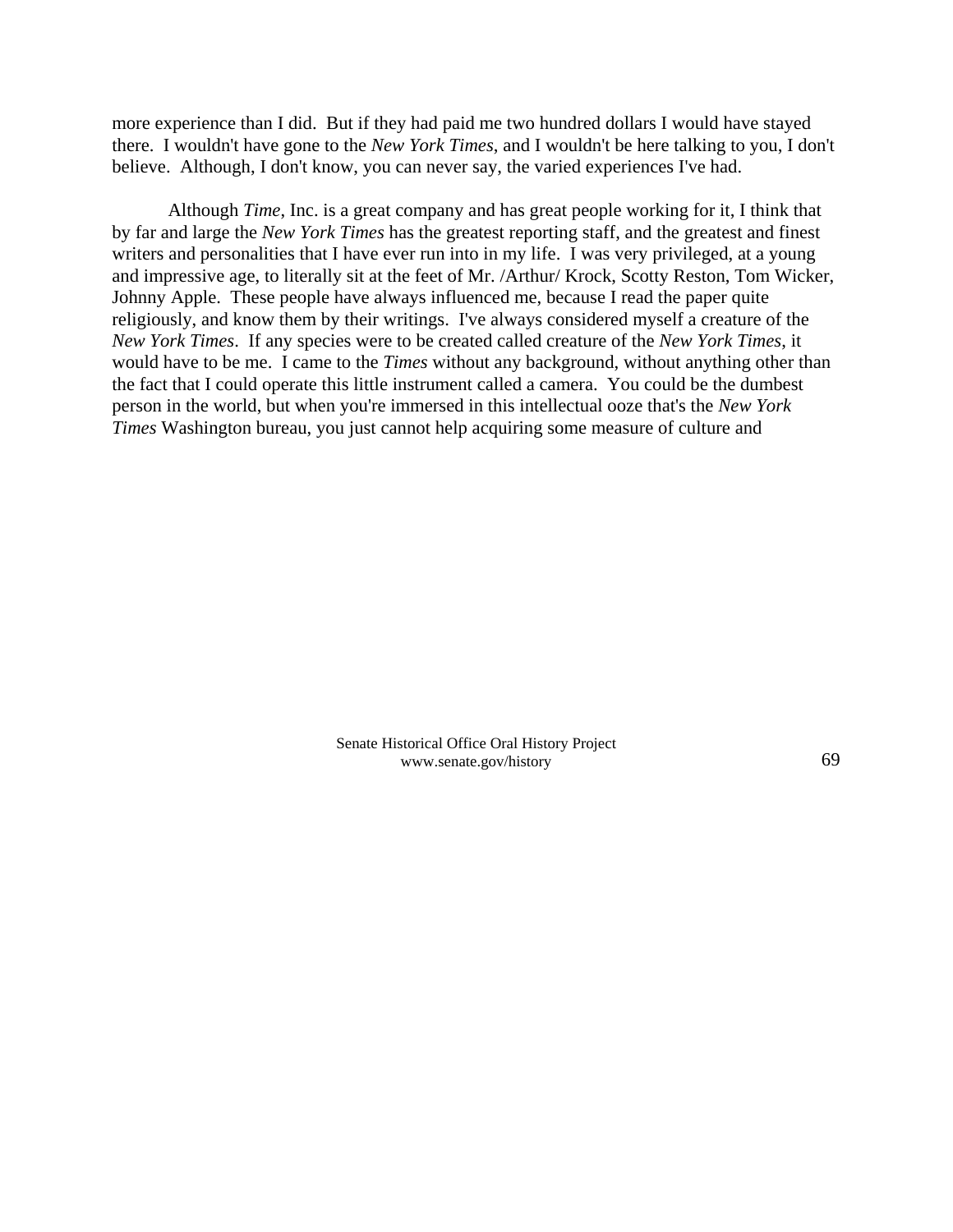education. It's impossible, if you don't get it through your brain you get it through osmosis. So I've always been very grateful to the *Times*, because looking back sometimes I was not quite as good or as productive as I thought I was, and they tolerated me.

**RITCHIE:** How different was it working for a newspaper than for a magazine?

**TAMES:** How different was it? Well, for one thing, in your analysis of the news, say if I made a statement to you on a Monday, *Time* Magazine would not try to print it until Friday for next Monday's issue. They had a whole week for this statement that you made to be developed. You know, many times the reporter has to run with something that is being told to him verbatim. He has to use his own judgment as to whether this is true, or what other source he goes into. The magazine reporter was a little more leisurely. He had time to pick up the paper the next day and see exactly how you wrote it, and what you thought, and got his own sources. You have a tendency to lay down on the hustle and bustle and the five o'clock deadline, when you've got a weekly deadline. It's a snobbish thing. Of course, we all want to be better or considered better than the other guy, and do our little thing.

**RITCHIE:** What about as a photographer?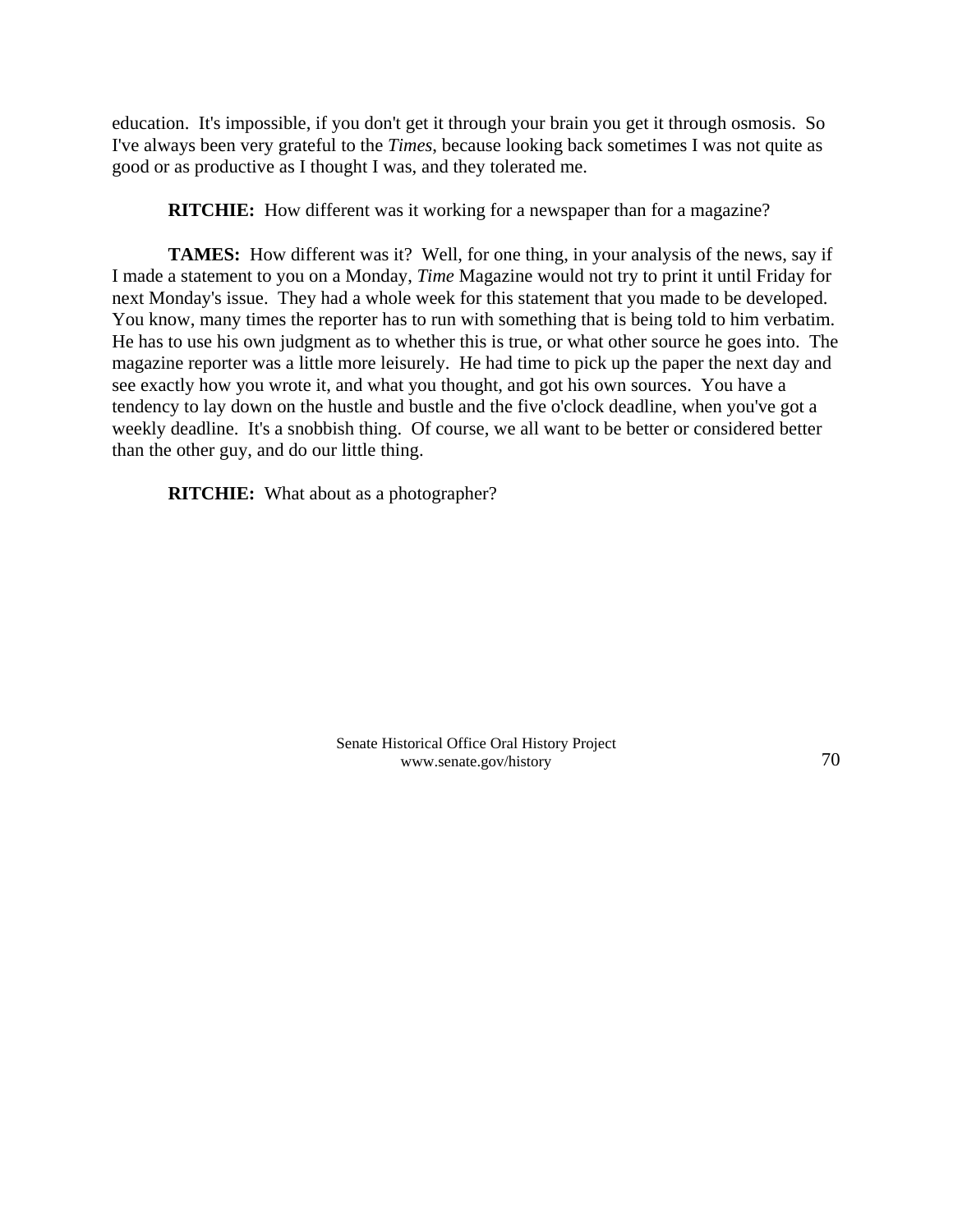**TAMES:** Photographers did the same thing. As a magazine photographer, say for *Life* Magazine, you're covering the world, you're covering all the figures, you're covering the whole higher spectrum of political life. The newspaper photographer, he wasn't covering anything. It's only been in the last twenty years that the *Washington Post*--less than twenty years--that they have had a photographer full-time at the White House or the Capitol. Jim Atherton is up there now, and he's been doing a good job for many years for them. They have a permanent person at the White House. They cover the State Department, they cover the national news. They've just covered the local horse races and handshakes and bar mitzvahs and what have you. You know, they didn't have the opportunity. You look down on somebody like that, just like the old foreign correspondents used to look down on the fellows who never went overseas. They talked to world leaders, woh, oh, oh.

**RITCHIE:** What kind of marching orders did you get? Did they tell you what stories were breaking that day and they wanted pictures to go with them? Or did they send you out on your own?

**TAMES:** On my own, right from the beginning. It was hard going. That's how I learned how to cover the news. I had to be able to read the papers, and I had a routine set up which I've only managed to break in the last year since I've been retired. That's simply you catch the eleven p.m. news, the latest breaking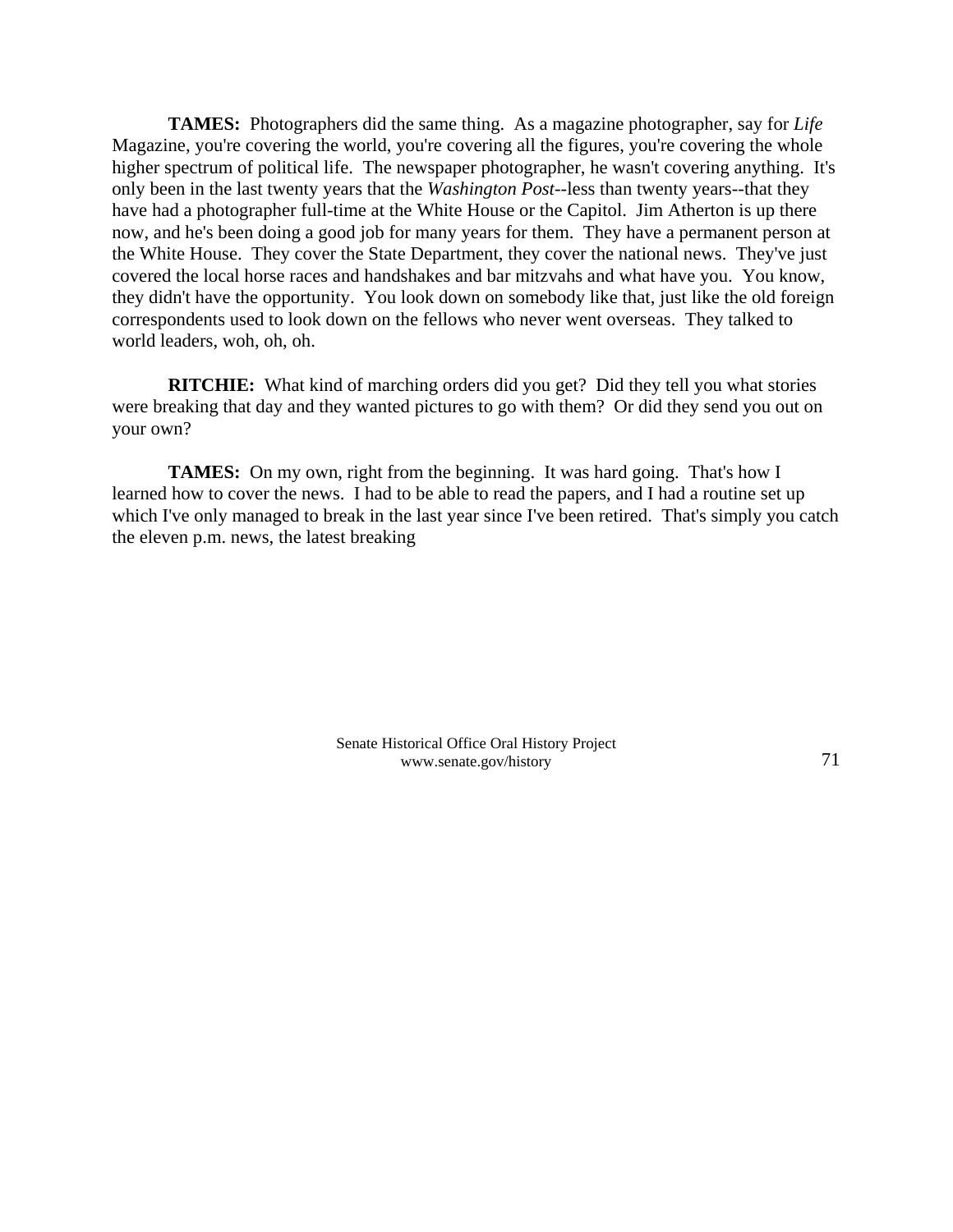news, you catch the seven a.m. news. You're on the Hill between eight and eight-thirty in the morning, and you go down to the Senate coffee shop and see which senators are there early. I used to be able to find Mike Mansfield in there, Senator Stennis, as a rule both of them were in there. Then Senator Aiken, and a few of the other old timers. I'd look and see if they were in conference or alone, and I'd sit with them and ask them what's going down today? Could I come in on it? What does it look like? That's the way it was done.

Then during the morning after you see what the senators are doing, you walk over to the House leadership, stick your head into the Speaker's office and see what's happening over there. You get a feeling of how the legislation is going. But if you expect to sit back and have some one tell you, "Go over and make a picture of the Speaker, because they're going to be voting today," you're not ahead of it. You're lost. It's already happened. I've had photographers show up on the Hill at nine-thirty, quarter of ten, asking me what's happening, and I've already done my job. I've already covered the main story of the day. The members are usually moving a lot faster than the average person gives them credit for.

**RITCHIE:** So you have to anticipate what the reporters will be working on?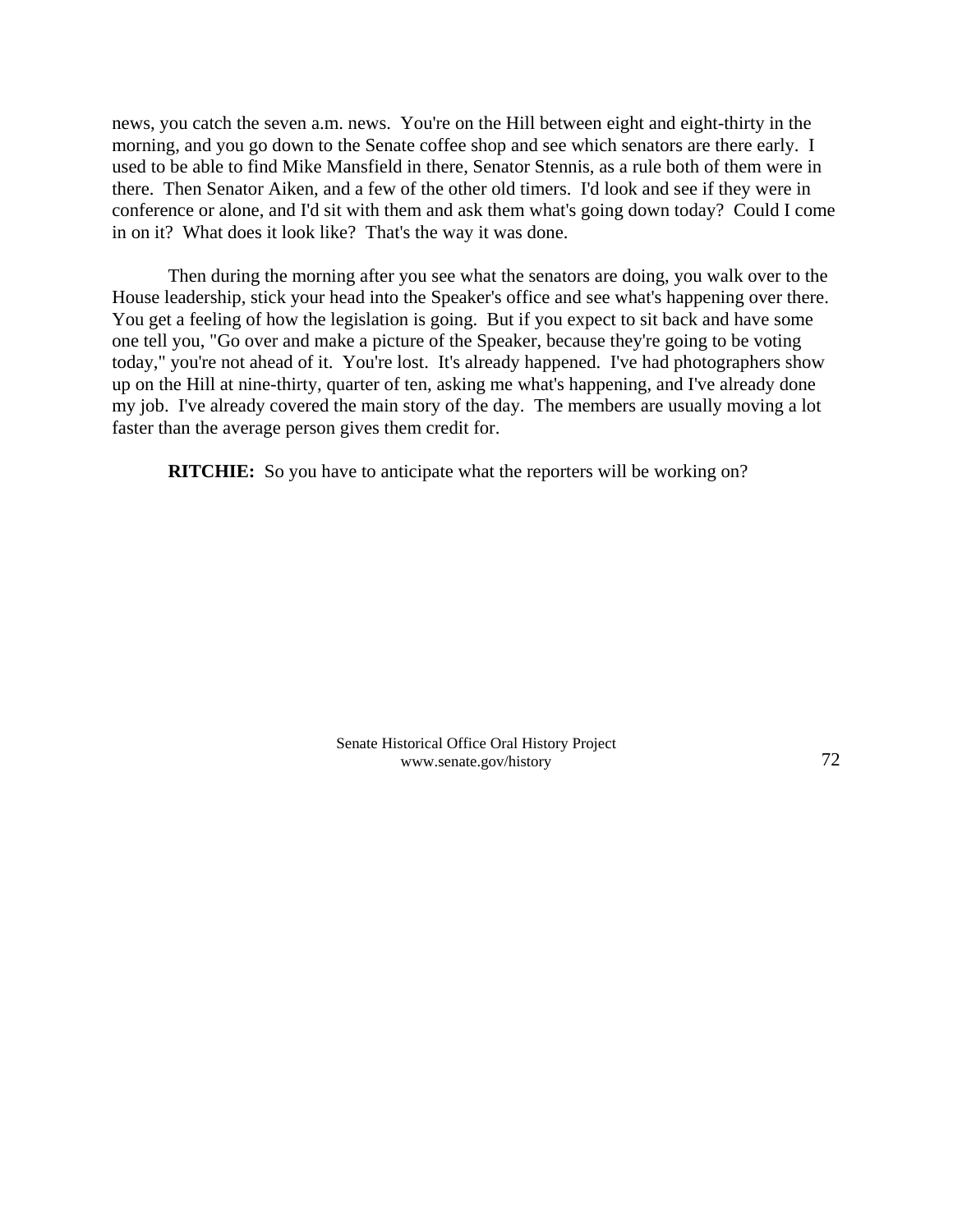**TAMES:** Oh, yes. In fact, many a time I've told the reporters what's happening. I discovered early that the *Times* would not run a picture of mine unless they had a story to go with it. Today they are more likely to run one without a story with it, however, I would say: "This is what's happening, and I've just made a picture of so and so." I've gone into Senator Baker's office when he was Majority Leader and asked him about certain events. He'd say, "I haven't even thought about that." I'd say. "You'd better start thinking about it, because it's coming up!" I was anticipating. You could say things to him or to anyone and they knew that you didn't mean it disrespectfully. You were just anticipating. Once you get a reputation like that around town, they're more likely to open up to you anyway.

And the fact that I'm with the *New York Times* didn't hurt me, I assure you. There was never any doubt in my mind that if George Tames had been representing the *Alexandria Gazette*, he never would have had the entree that George Tames of the *New York Times* has. I've always felt that George Tames was just the prow of the icebreaker, and that the *New York Times* was the full weight of the ship behind me. That's how I got in. Some members of our profession acquire the feeling that it's they themselves that are doing all these marvelous things, and the fact that they are with the *New York Times* is incidental, or any other papers, that it's just them. But they soon discover, once they've gone, that the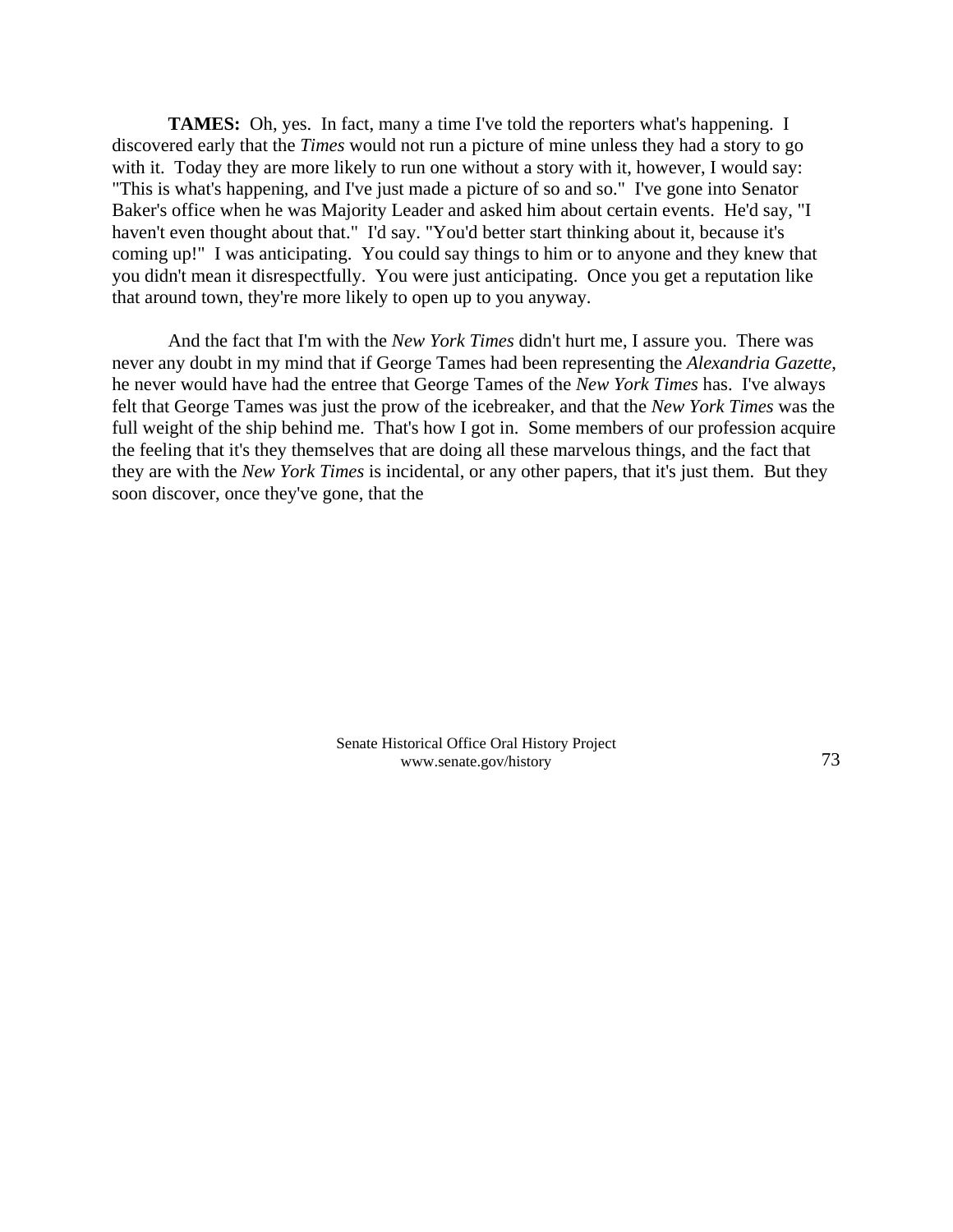phone stops ringing, the invitations stop coming, and who they thought were friends of their's were really just acquaintances. They were just tolerating you, not only for what they could get out of you, but what you could do to them--what you could do for them, and what you could do against them. Thank you.

**RITCHIE:** Well, thank you.

**TAMES:** I don't know, this is just rambling.

**RITCHIE:** No, no. It's a matter of one thought associating with the next, and I'm getting a very good picture of the time and place, and what the work was like.

**TAMES:** One of the things that I remember more than anything else is the wonderful times we had at the Senate dining room, at the press dining table. These were the years from '48 up until '61 or '62, when I used to make a practice of eating lunch every day at the Senate, at the same time, at the same table, at the press table. It was a wonderful, stimulating event, because of the jokes, the information. Also we were served by Mr. King, the waiter, who was a wonderful person, sweet tempered. He knew that I liked lemon meringue pie, and ever Friday, the Senate Bakery would bake these wonderful lemon meringue pies, and Mr. King would always take a big slice of one and put it aside for me. I would call him from wherever I was in the country because I knew he was expecting me there on Friday. I'd say, "Mr. King, I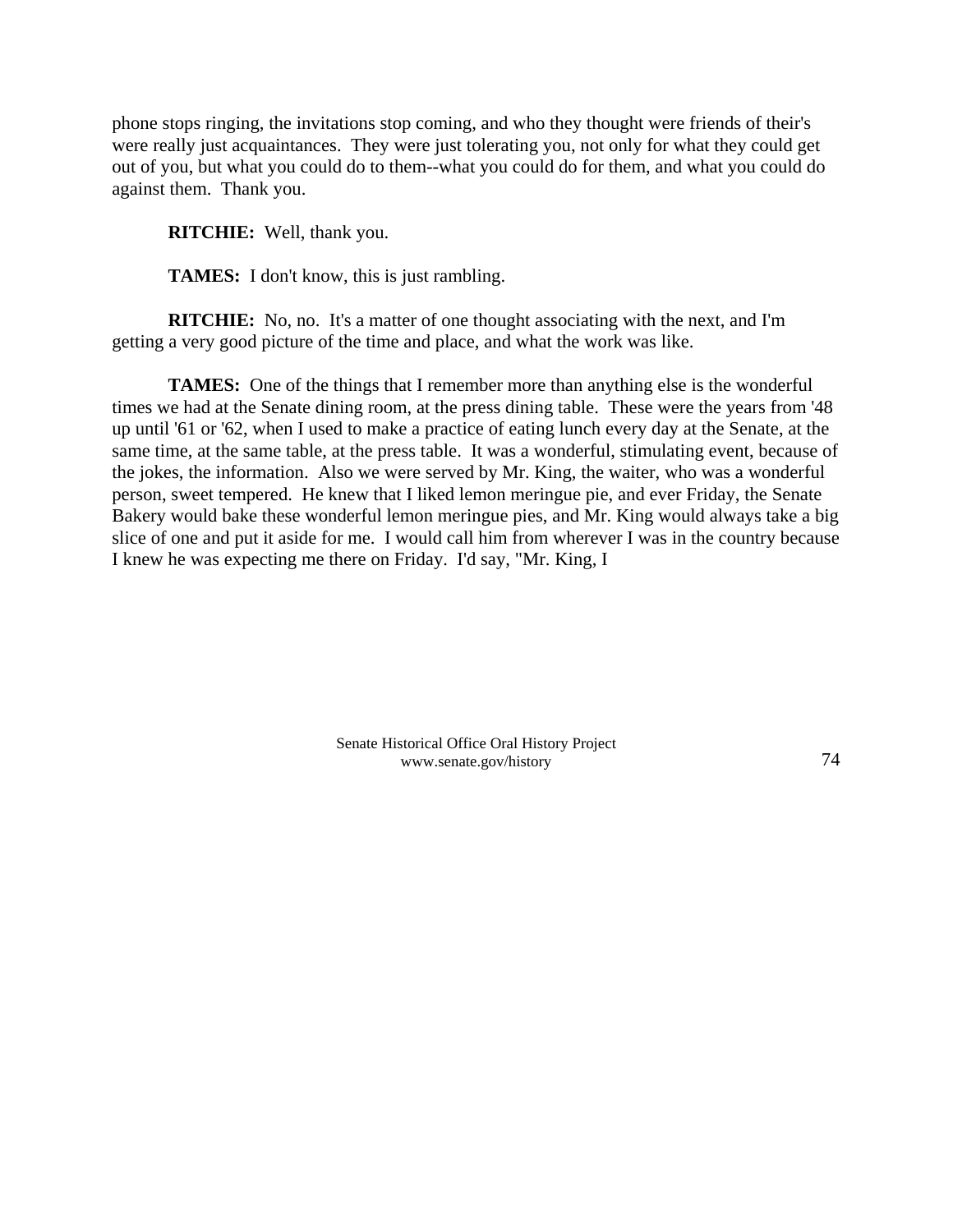won't be in today, you better sell that piece of pie." He'd say, "Mr. George, you're not going to be in? Are you sure you're not going to be? I'll save it for you. Even if your late, I'll put it aside, you just come on up." I'd say, "I'm in California, I will not be in." "All right, Mr. George, I'll see you next week." Mr. King was an ex-vaudeville hoofer with his sister, who in his latter years got a job as a waiter there for the press table. He was beloved by everyone. In fact, if you go up to the Senate dining room, there's a plaque on the wall, a tribute to him signed by quite a few members. He was a great person.

I think that's something else--the staff, the policemen, everyone was on a much looser basis. The awful feelings of tension, and the security, it's an entirely different atmosphere now. I just don't like it, but I don't know what to do with it. I was walking by the White House the other day, and I see they're putting barricades up in the street. What are we coming to? Antitank barricades facing the White House. Next think you know they'll want to build a Kremlin. They'll want to put a wall all the way around Lafayette Park and the president's house and we'll be like the Russians. I don't know what the answer is, but I feel that I was there at the right time and was able to record in my own way the events.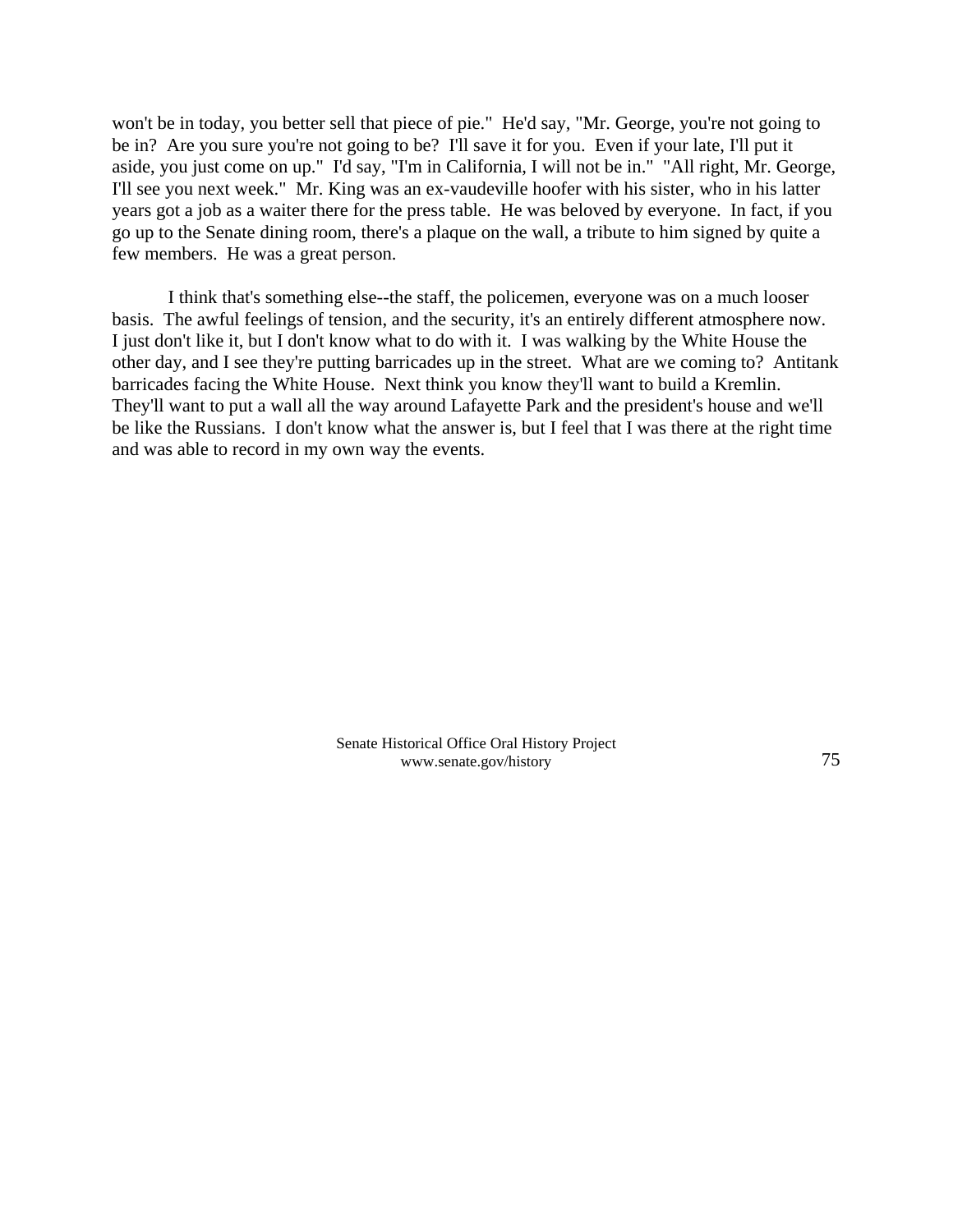I've always felt very close to the presidents, from Truman to Carter. I felt less close to Roosevelt, who was my first president, and to Reagan. Coming out of California that way, I never got to know him, just a few times at conventions. Here it's been seven years of Reagan's presidency and I still don't know him. Here's a president who goes every weekend--every weekend--to Camp David. He has been away from Washington more than any other president that I have had anything to do with. I just wonder what he does up there, other than look at the beautiful scenery. I know Camp David. I've walked that whole area many, many times before World War II, because a friend of mine's grandfather owned about twenty acres up on that mountain. We used to camp out there, so I'm very familiar with that area. I've always wondered what he did up there.

The *New York Times*, ever since I've been on the staff, starting with Truman, has asked every president to list their ten favorite books. Which books are your favorite? Which books do you consider the ones that have shaped your life? Or have followed the general trend of your thoughts? You find out a lot about a person from what books they read, or which ones they like and which ones they keep around and pick up again and read later, or remember a passage from. But we never did that with Reagan.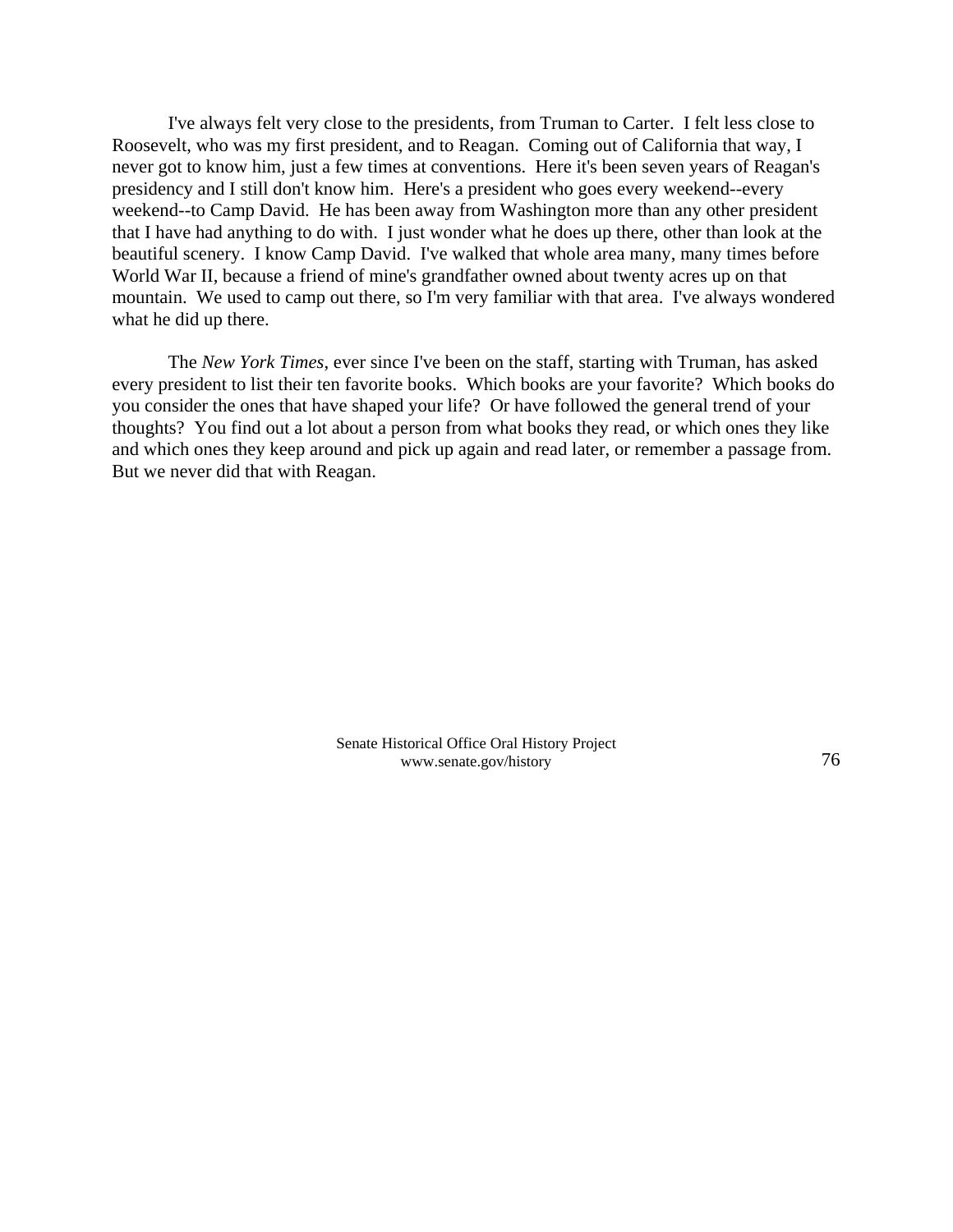There's a beautiful view up at Camp David. If I recall, we used to climb up on a rock overlooking the little valley there. On your right is Frederick, and the whole wide panorama of the trail through the Cumberland Gap, where so many people went west in the early history of the United States. And over on the left, if you looked on a clear day, you could see Gettysburg, where the high tide of the Confederacy finally broke on that hill there, Little Round Top. And I always wondered, what does Reagan think when he sits up there? Does he wonder: where do I belong in all of this? How do I fit in this? What will history think of me? Does he sit on a rock or a stump, reach in his back pocket and pull out a copy of his favorite poet, and dream a bit, muse a bit, and then be recharged and come back Sunday afternoon to Washington, ready to tackle the world. But I still don't know him. I felt I had a handle on everyone of them, including Roosevelt, but not this guy.

**RITCHIE:** He's that much more removed from the press?

**TAMES:** He's not that removed from me, and he's pleasant to me. I can't say that he's been mean or refused any demands, or refused any requests--you don't demand anything of the president. Athough sometimes it sounds like we're demanding, we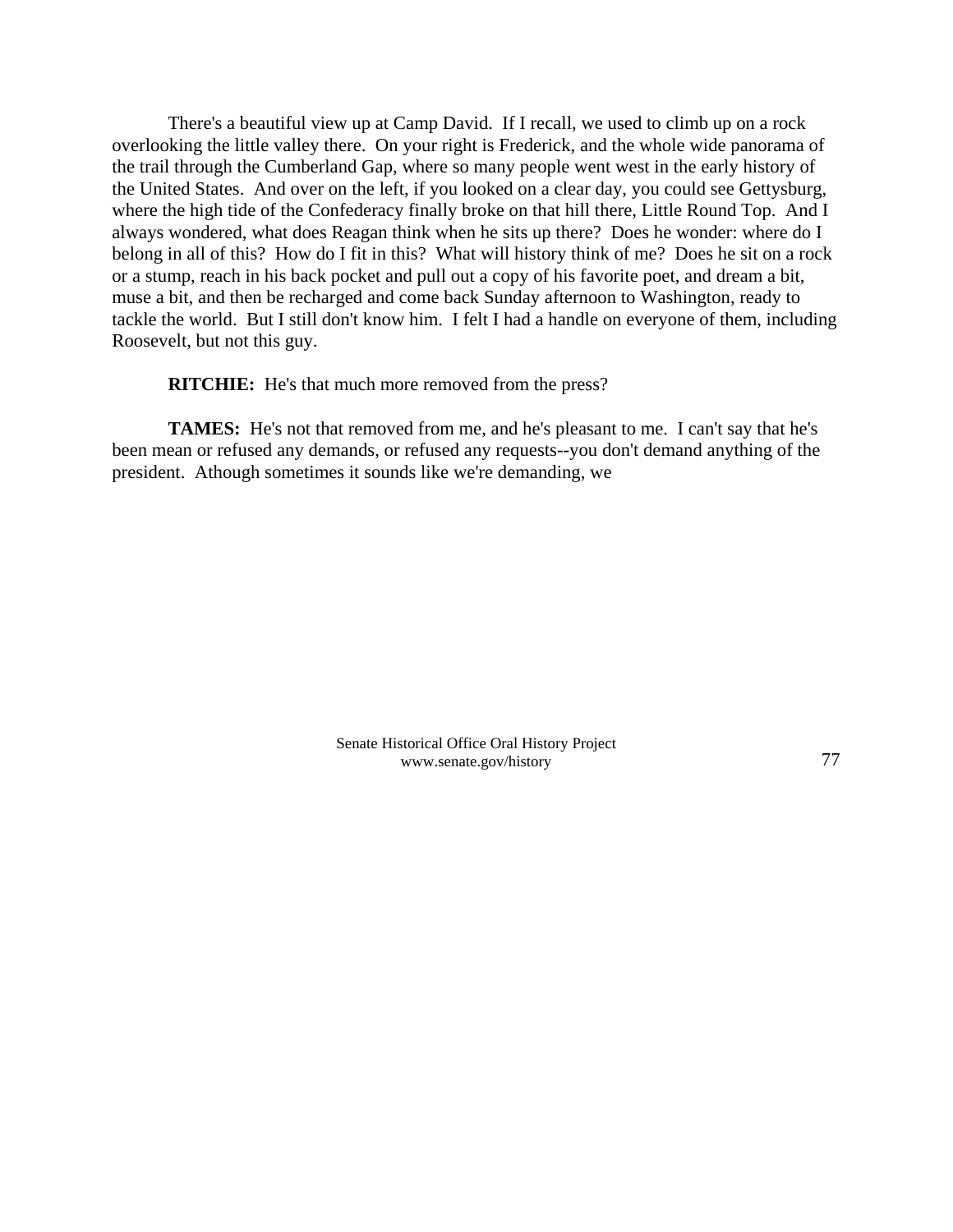really mean it to be a request. "Would you?" Sometimes we forget the word "please" in the push and shove. "Mr. President, do this, do that." He's never taken us to task, in fact, he's never showed any passion. Maybe that it. You have to have some passion.

**RITCHIE:** You told me a story once about trying to get him to show you how he made a decision.

**TAMES:** Yes, was that on the tape?

**RITCHIE:** No, that was before.

**TAMES:** Oh, gosh, that was a good one. I happened to remark to one of our reporters on the *Times* about this. He brought it up at a meeting and they decided to do it. They called it "The Mind of the President." A reporter went over and interviewed the president, and he came back shaking his head. But he sat down and very dutifully wrote a piece for the Magazine of the *New York Times*. So they decided that I should go over and photograph him, sort of try to get a mood picture. Ever since I made that picture of Kennedy /"The Loneliest Job in the World"/ every publisher in the job always wants me to go back and make one like it. It's not there.

I put a request in, and I got a call back from Weinberg, who said, "You've got eleven minutes." That's a lot of time. I said, "I want a one-on-one." They said sure. I went over and I took an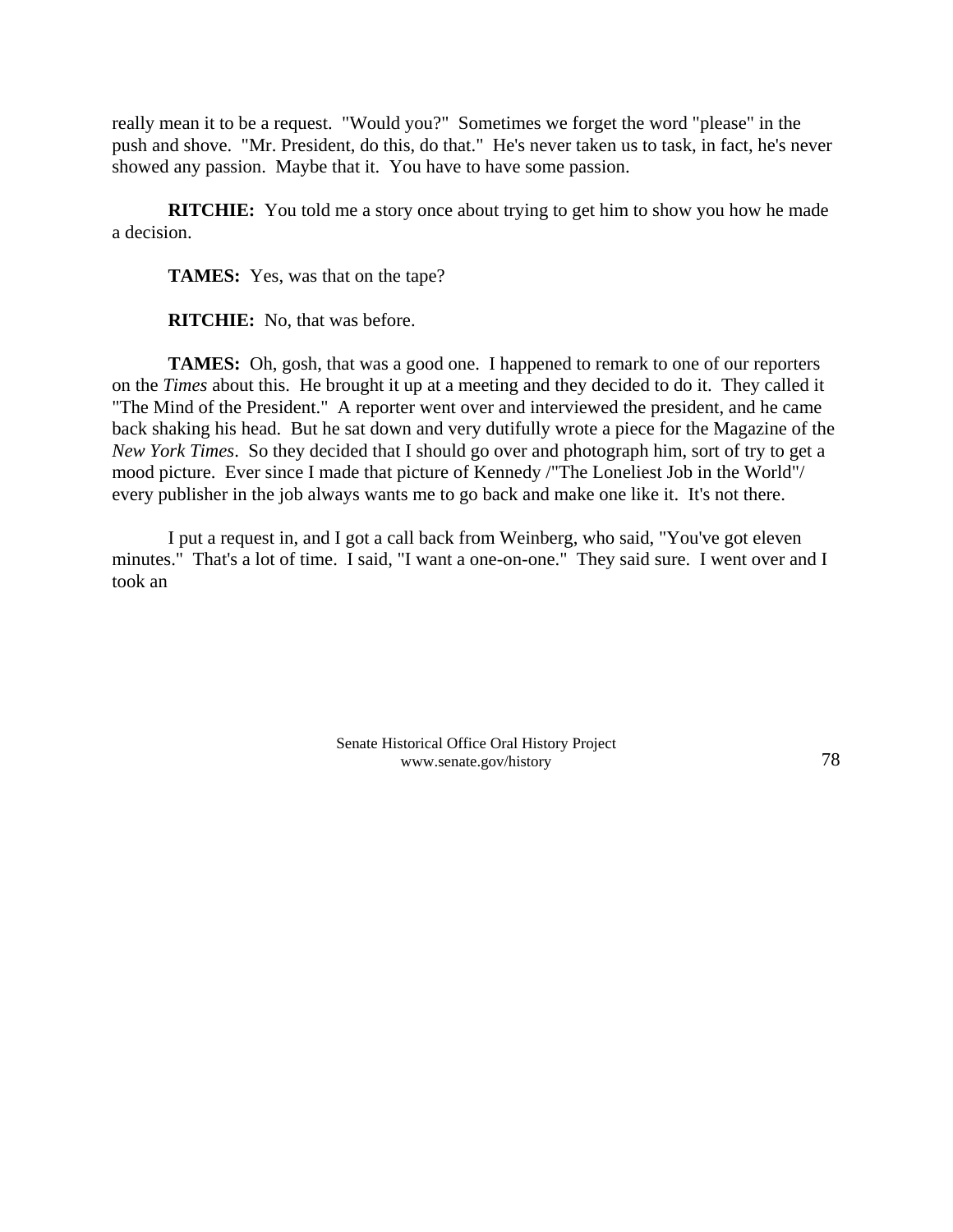assistant with me so he could put up some lights. The first thing that happened when we walked over, there were three people from the press office in the room, one TV crew, and one still photographer. A total of nine people; ten with the president. How can you get a one-on-one? I was trying to get a mood picture, trying to talk him into something. Anyway, I finally said, "I'm ready." And I had taken his chair and pulled it away from the desk, and had it by the window. They called him in, and he walked in very briskly. The first thing he does is grab his chair and pull it to his desk. He sits down and starts looking up and me and giving me one-liners, bing, bing, bing. I'm laughing, I'm loving the jokes. I made a few shots of him smiling like that. Finally, we just weren't getting anywhere, because he just kept the jokes going. I said, "Excuse me, Mr. President. This is a very serious piece we're doing. It's called the mind of the president. The whole concept of it is how you make decisions. How do you come to conclusions? When someone presents a very difficult position paper to you, and you read it, how do you make up your mind? Do you scratch your chin? Do you suck on a pencil? Do you get up and walk around? Do you walk out in the garden and check the roses and come back in? How do you do that?" And the whole time he was looking at me. /Makes expression./

**RITCHIE:** With sort of a blank stare?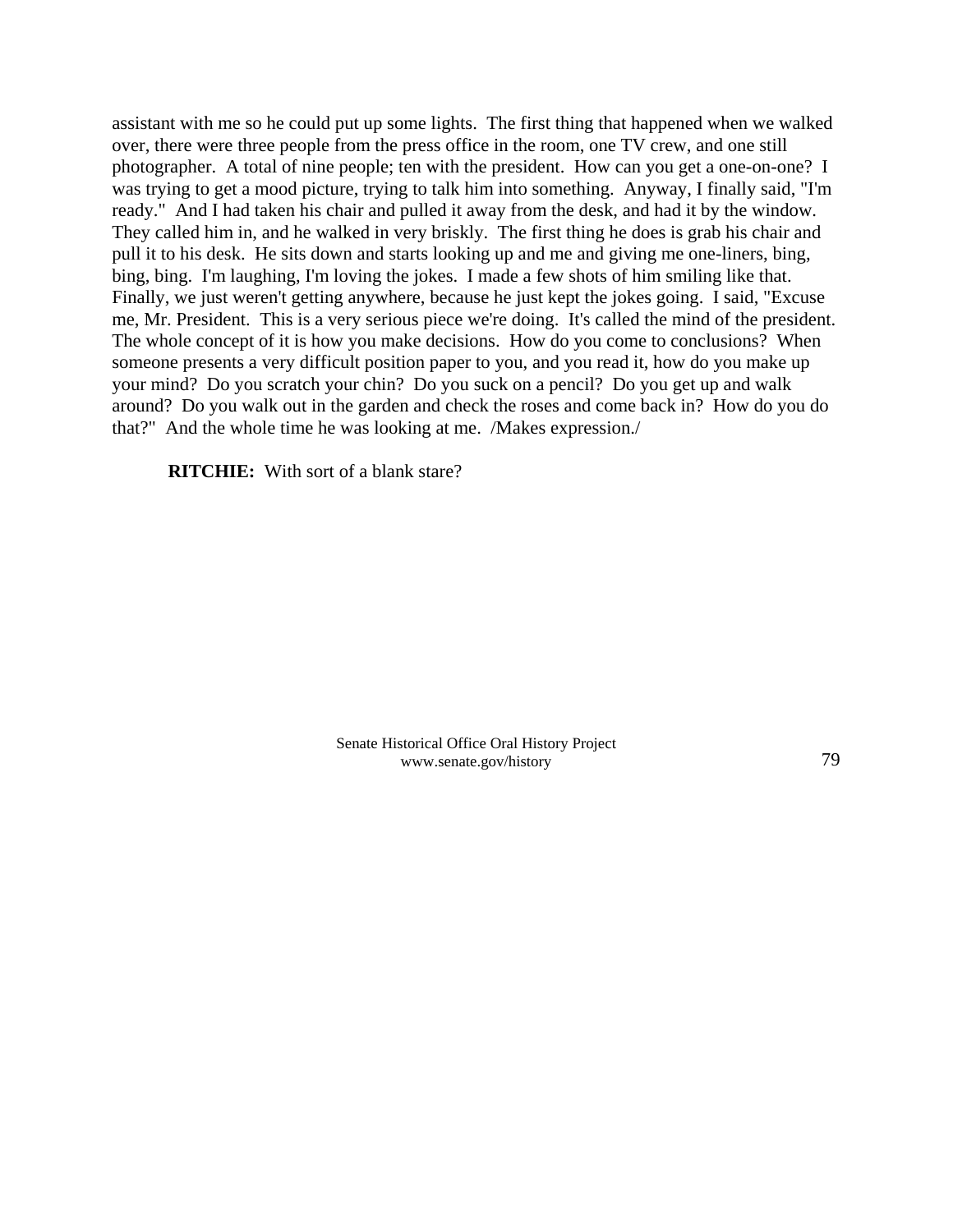**TAMES:** Just a blank stare looking at me. Then when I stopped, he said, "I never do any of those things." So I said, "Don't do it for me." And I turned to the press officer and I said, "Thank you, I've got enough." He said, "You've got five more minutes." I said, "I don't need it. This is all I'm going to get out of this." We started breaking down our gear, and I learned long ago that like a good soldier you never fire your last rounds in your chamber, you always keep a couple just for emergencies, and that as you back towards a door you keep your camera ready. I was just backing away, and backing away, and shuffling my feet, and delaying the departure as long as possible, so that I was literally the last person out the door. As I did so, he had been reading while we were packing up, he picked up the papers, and stood up, and faced the window, and just started flipping them over. From the door I made the shot that we used. It was like pulling teeth.

We ran it full page in the *New York Times* with our story. The USIA *America* magazine called and they used it full page for the Russian edition. They used it everywhere. There are not that many real candid shots of this president, and it's so unusual because here is a person who has been in the movies and the theatrical end of the business for so many years. He cannot get into a natural looking situation. Everything looks contrived. He doesn't have any passion. He doesn't seem to project